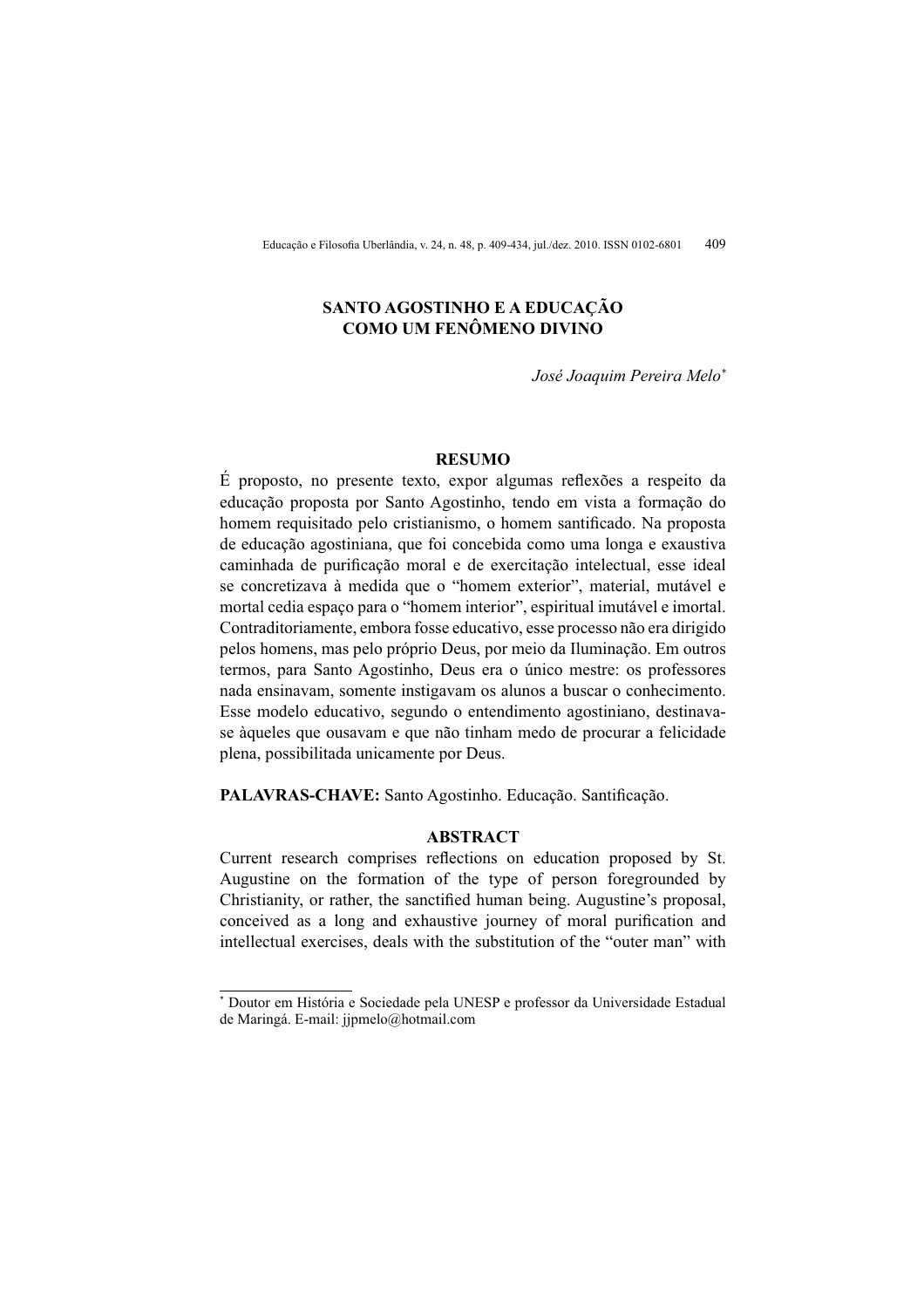his materiality, mutability and mortality, by the "inner man" featuring spiritual, immutable and immortal characteristics. Although an educational process, the transformation is paradoxically administered not by the human being but by God through Illumination. According to Augustine, God is the Sole Teacher and teachers do not teach but merely instigate their students to seek knowledge. Augustine's educational model is proper to daring people who are not afraid to seek full happiness which is uniquely given by God.

**KEY WORDS:** St. Augustine. Education. Sanctification.

O século IV foi o cenário do desabrochar de um novo tempo para o pensamento ocidental, correspondendo ao momento em que a história do pensamento começou a ser a história do pensar cristão. Com as invasões bárbaras do século IV ao VI e a queda do Império do Ocidente, em 476, romperam-se as tradições clássicas. No entanto, essa ruptura não foi absoluta, já que, no pensamento cristão e pelo pensamento cristão, a antiguidade clássica chegou à humanidade ocidental.

Nesse processo, Santo Agostinho teve um papel significativo, a ponto de ser considerado o homem que representa a época (BELLINOTTO, 1966).

O excepcional interesse histórico despertado pelo mestre de Hipona não se funda apenas na imensa influência que ele exerceu sobre a cultura do mundo ocidental e na profundidade e vivacidade do seu pensamento, que o faz aproximar-se dos grandes nomes da filosofia, a exemplo de Platão e Aristóteles, conferindo-lhe o *status* de um dos maiores pensadores da humanidade. Desperta interesse também o fato de que, com seu exercício reflexivo, ele foi um elaborador e sistematizador das concepções culturais e educacionais dos chamados santos padres, construindo, assim, seu legado para a Idade Média. A História da Educação não foi apenas contemplada com a fecundidade e a originalidade do seu ideário pedagógico, mas também com suas qualidades de *educador* – atividade que, segundo seus biógrafos, ele desempenhou com excelência.

Entende-se, em razão disso, que na síntese de seu pensamento as duas dimensões de Santo Agostinho, do educador e do pensador que produziu uma reflexão sobre as possibilidades, alcance e sentido da prática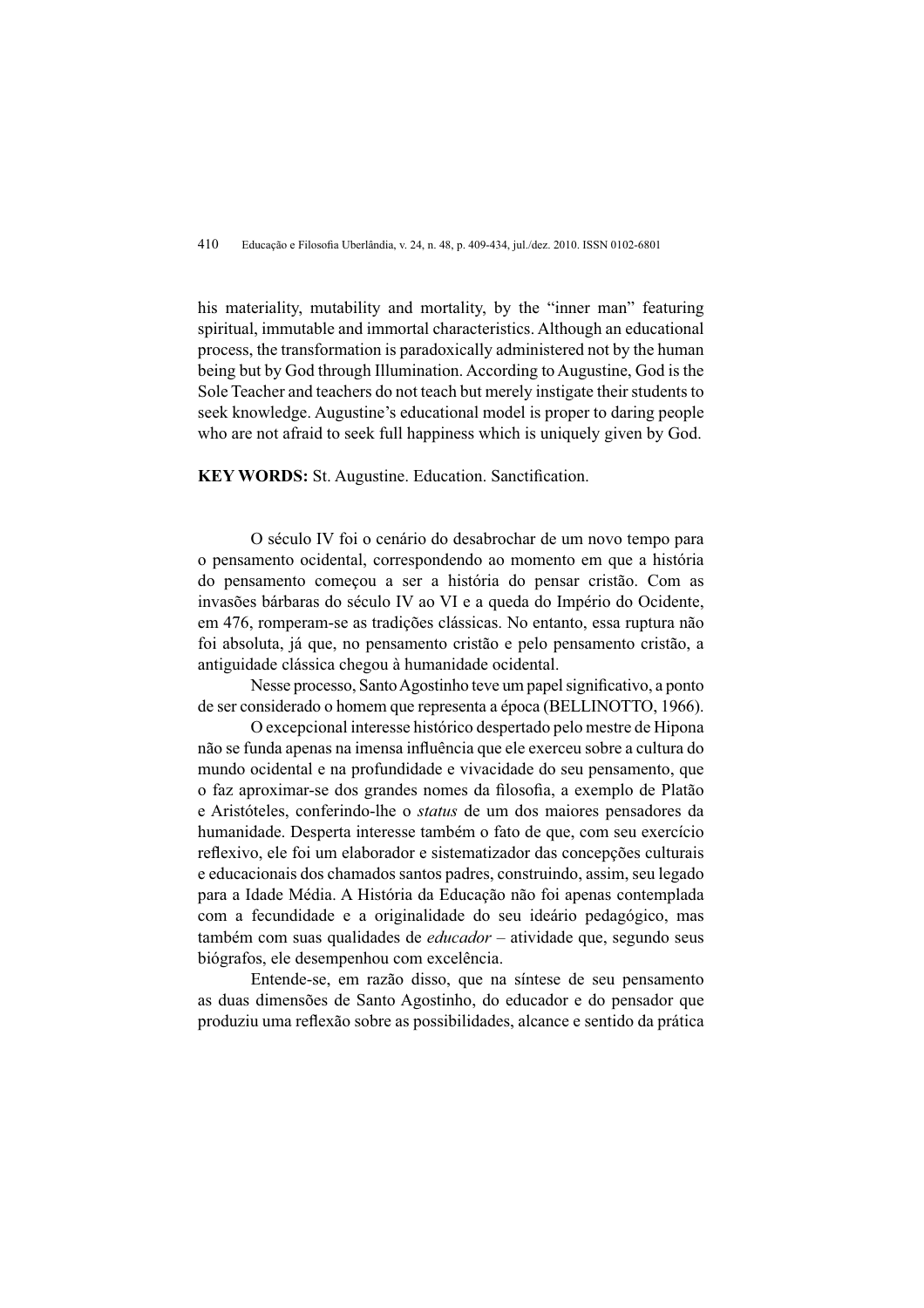educativa não podem ser entendidas separadamente.

A respeito da temática pedagógica agostiniana, é necessário considerar o fato de ela se achar pulverizada no âmbito de sua vasta obra, sendo pontuada em alguns de seus sermões e cartas e em comentários que fez sobre os textos sagrados. Esse quadro dificulta a realização de uma síntese, embora algumas de suas reflexões, contidas em A ordem (386), A Doutrina cristã (396-426), A Trindade (399-419), Solilóquios (386-87), De magistro (389), Confissões, Instrução dos catecúmenos (399) e Retratações (426-427), sejam privilegiadas quanto aos aspectos principais de sua proposta de formação do homem cristão.

Vale considerar que, para um correto entendimento da concepção pedagógica de Santo Agostinho, deve-se abordar não somente suas reflexões filosófico-teológicas e antropológicas, mas igualmente na sua experiência pessoal de vida (REDONDO; LASPALAS, 1997).

É possível ressaltar, especialmente, sua adesão sucessiva ao maniqueísmo, ao ceticismo, ao neoplatonismo e o fato de que, em 373. quando ainda era muito jovem leu *Hortensius*, diálogo de Cícero que se perdeu no tempo.

O encontro com o bispo Ambrósio levou-o efetivamente ao cristianismo. Em 386, já na condição de cateçumeno, declarou que sua conversão interior se deu após a leitura de alguns ensinamentos de Paulo de Tarso aos romanos (Rm. 13: 8-14).

A partir de então passou a se dedicar ao que chamou de *purificação* dos seus costumes: afastou-se do que qualificou de comodidades mundanas e sensualidades pecaminosas e, com a finalidade de dispor do tempo necessário para aprofundar suas reflexões, desistiu da cátedra municipal de Retórica de Milão, onde ensinava desde 384. Segundo ele, em uma propriedade rural em Cassicíaco, descansou "das angústias do século" e se preparou para, na Páscoa de 387, receber o batismo das mãos do bispo Ambrósio. Seu itinerário no cristianismo levou-o a ser aclamado como bispo de Hipona em 395.

A leitura de Cícero selou sua "devoção" à filosofia e foi ponto de partida de uma longa, dedicada e árdua caminhada em busca do que considerava a verdade, apesar do racionalismo e do naturalismo que caracterizavam alguns momentos a obra desse pensador. Ao mesmo tempo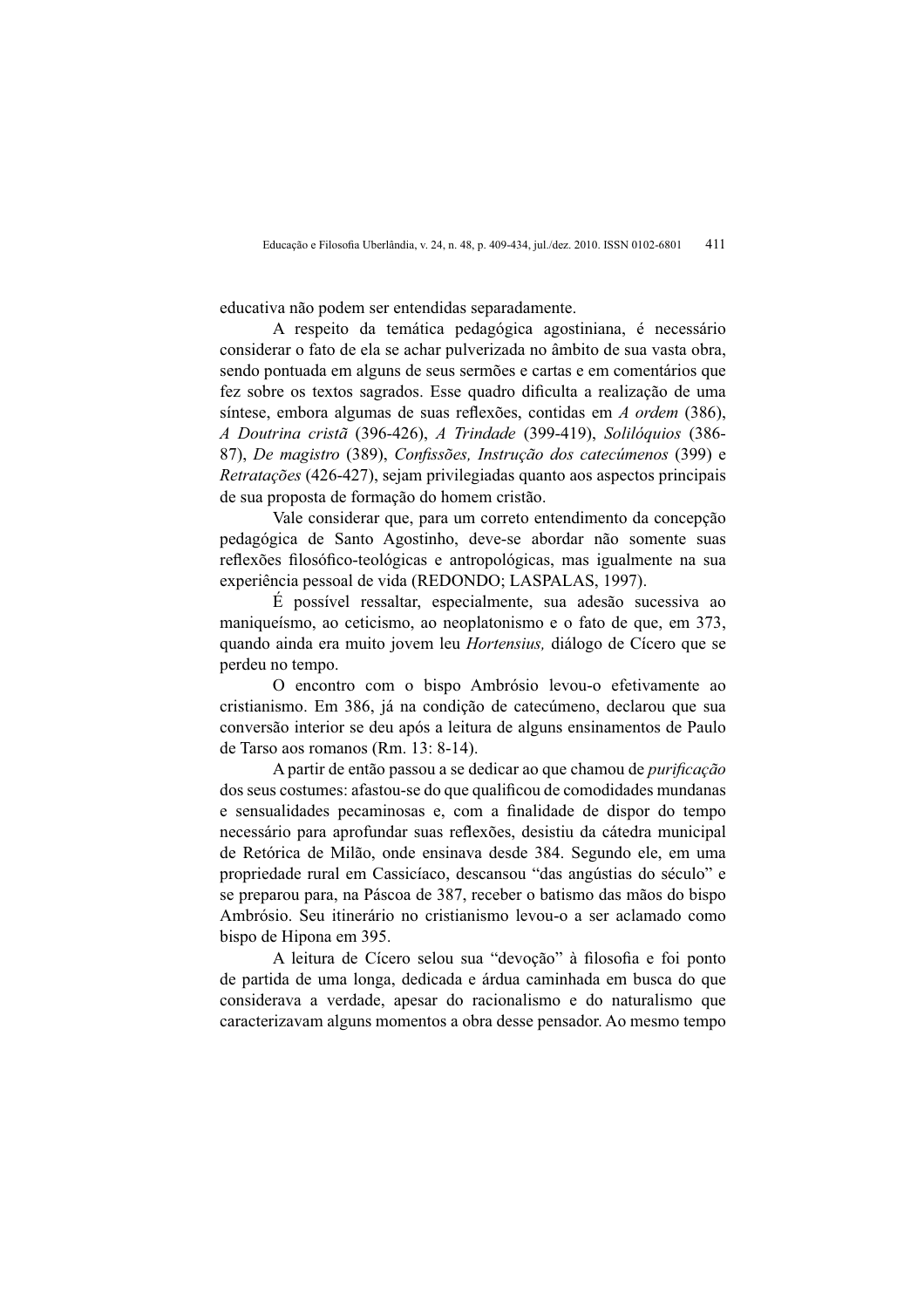em que esses aspectos representavam obstáculos para realização do seu ideal, impulsionavam-no em seu caminhar atormentado.

O maniqueísmo confirmou suas tendências para buscar o "mau caminho", aquele que levava aos prazeres sexuais. Depois do rompimento sua preocupação foi recorrente nesse assunto.

Ao ceticismo ele deve a tendência de desconfiar de todo conhecimento respaldado nos sentidos e na matéria, já que, para ele, a concretização da verdadeira fé seria resultado apenas de uma conviçõe interior, desvinculada de toda e qualquer experiência exterior.

O neoplatonismo foi o que mais influenciou o seu pensar. possibilitando-lhe uma cosmologia, uma visão de universo, por meio da qual ele teve condições para estabelecer a relação entre o espiritual, o eterno, o material e o temporal.

A verdade na sua condição de imaterial poderia ser encontrada nas formas, nas ideias e estas, por sua vez, estavam em Deus (GILES, 2000). O conhecimento da verdade, segundo Santo Agostinho, passava pelo conhecimento de Deus, mesmo que indiretamente.

## O CONCEITO DE EDUCAÇÃO

O conceito de educação em Santo Agostinho evidencia, num primeiro momento, a influência do pensamento clássico. Ele a definiu, nos moldes de Platão, como uma longa e exaustiva caminhada de purificação moral e de exercitação intelectual, por meio da qual o discípulo ia progressivamente se identificando com a sabedoria, a bondade, a beleza e a felicidade supremas, divinas, fonte de todo o Bem (REDONDO: LASPALAS, 1997). No entanto, essa conquista pressupunha dificuldades a ser enfrentadas e, conforme afirmou no *Tratado sobre a ordem*, era difícil e raro

> seguir e perceber a ordem das coisas [...], e ainda mais ver e explicar a ordem do universo, que guia e governa o mundo [...]. Acrescentese a isto o fato de que, embora alguém o possa fazer, não consegue encontrar um ouvinte que, quer pelo mérito de sua vida, quer por certa situação de conhecimentos, seja digno de coisas tão divinas e obscuras (AGOSTINHO, 2008, I, 1:1, p. 159).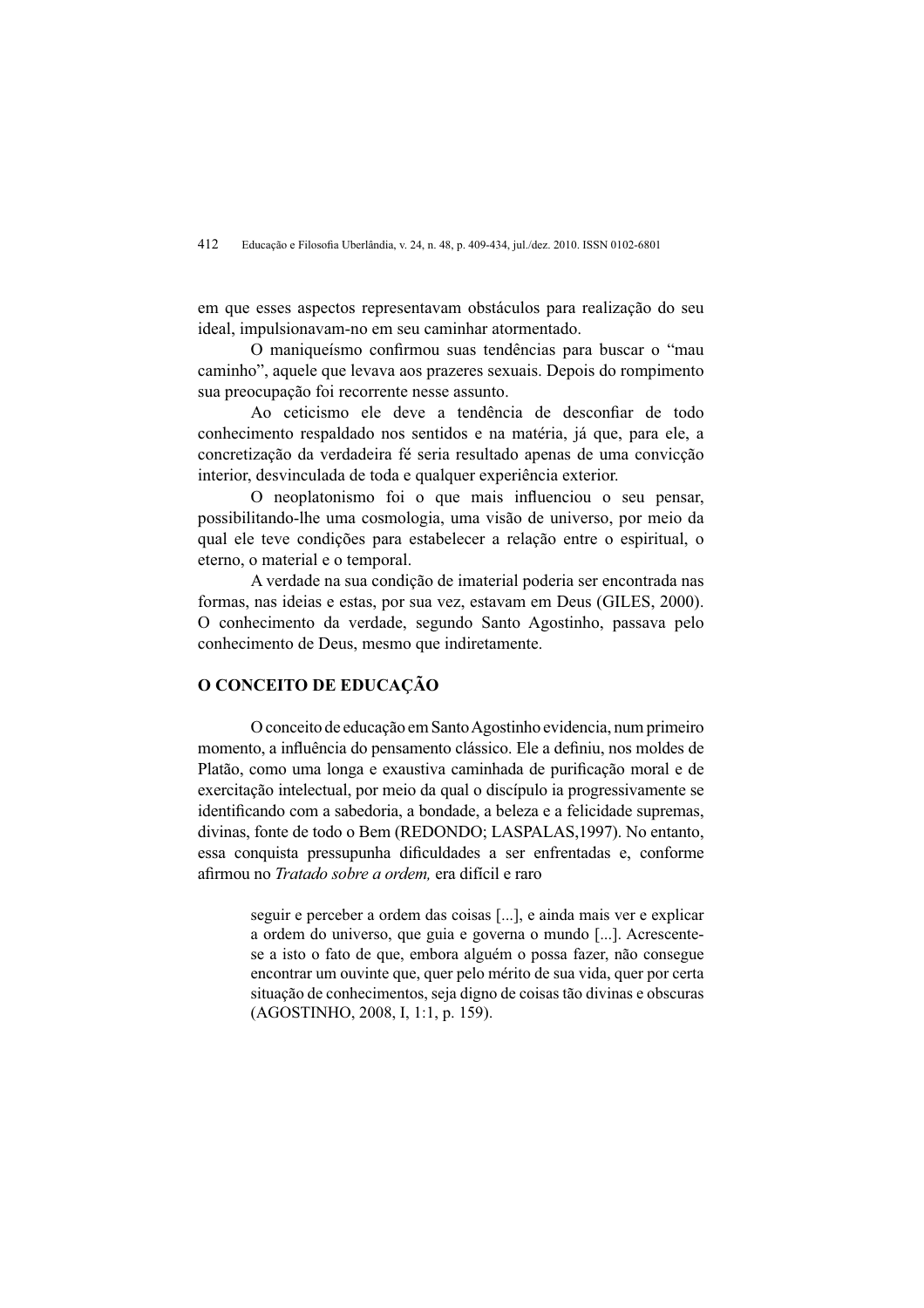Por seus Solilóquios, se caracterizou como discípulo da razão, pois esta o encaminhava para as verdades que buscava e reafirmou essas dificuldades: "Tu pedes uma coisa que ninguém pode ver se não tiver muita limpidez de mente e para cuia visão estás pouco exercitado. Aliás, não fazemos outra coisa, com todos esses rodeios, senão fazer com que te exercites para estar apto a vê-la" (AGOSTINHO, 1998: II, 20:34, p. 101).

Em A vida feliz, embora essa obra não tenha sido produto de uma longa vivência cristã, fez as seguintes considerações: "Se fosse possível atingir o porto da Filosofia – único ponto de acesso à região e à terra firme da vida feliz – numa caminhada exclusivamente dirigida pela razão e conduzida pela vontade [...]" (AGOSTINHO, 1998: 1, 1, p. 117).

Num segundo momento. Santo Agostinho ainda buscou apoio nas ideias platônicas para esclarecer e interpretar o conceito de educação contido na Bíblia, em particular na exortação de Paulo de Tarso aos cristãos de Éfeso (Ef. 3: 15-19). Essa influência ocorria num sentido relativo, pois com o passar do tempo seu pensamento pedagógico foi se matizando. purificando e assumindo um perfil próprio, compatível com a pregação doutrinária do cristianismo.

Com base nos referenciais paulinos ele passou a conceber a educação como um processo mediante o qual o "homem exterior", material, mutável e mortal, representado pelo corpo, cedeu lugar para o "homem interior". espiritual, imutável e imortal, representado pela alma. Esta transformação ocorria quando o homem se aproximava e familiarizava com Cristo (REDONDO; LASPALAS, 1997). Desse ponto de vista, o discípulo não chegava à verdade por meio do mestre, mas pela contemplação. O "olho" interior, o "olho" da "mente", da alma, é que lhe permitia captar a verdade essencial, possibilitada por Deus (AGOSTINHO, 1980, XII, 40, p. 320-321). Daí a importância, para Santo Agostinho, da interiorização para a renovação e a comunhão com Deus.

Isso não significava que homem devesse deixar de considerar o mundo dos corpos, terrestres e celestes, mas que, ao se voltar para dentro de si, num exercício de interiorização poderia descobrir a inteligência e encontrar uma "luz imutável", uma "região de incessante fecundidade", plenamente divina (PÉPIN, 1983). Era essa condição para o desabrochar do conhecimento, da sabedoria, de uma vida feliz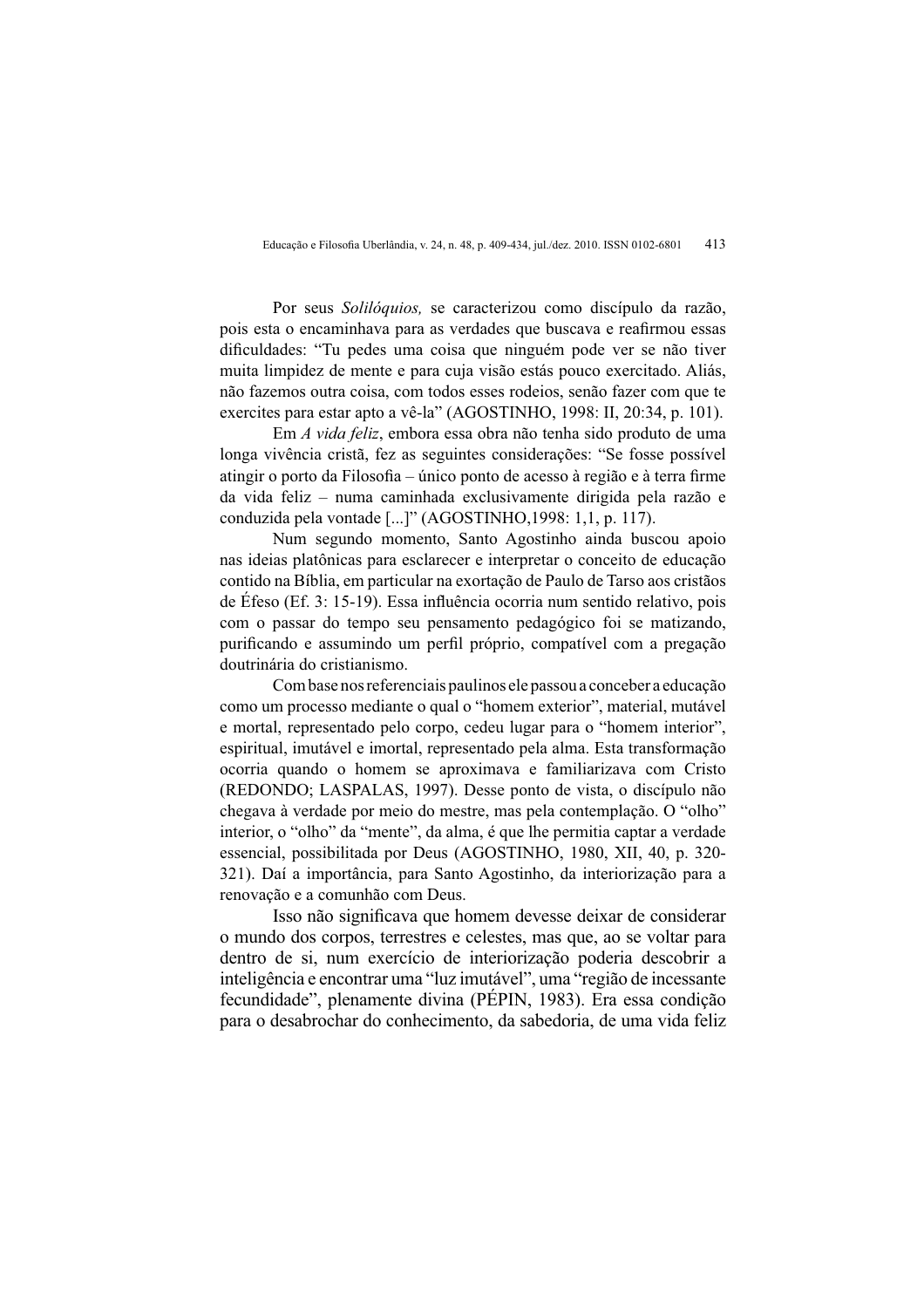que ele aconselhava nos Tratados sobre o Evangelho a São João: "Volta ao coração, olhe ali que é o que talvez sentes de Deus: ali está a imagem de Deus. No homem interior habita Cristo, e em seu interior será renovado segundo a imagem de Deus; reconhece em sua imagem a seu Criador" (AGOSTINHO, 2005, XVIII, 11, p. 421).

Ele explicava que a adoção desse procedimento devia-se ao fato de Deus ser o criador de tudo e, consequentemente, o princípio do nosso ser. Por isso atribuía tal importância ao encontro do homem com seu criador por meio da interiorização.

Para Santo Agostinho, quem seguisse esse caminho chegaria ao ideal, ao renascimento do "homem espiritual": (BELLINOTTO, 1996). "O homem interior renasce dia a dia [...] O homem exterior muda – seja pelo progredir do homem interior, seja por sua própria debilidade. No primeiro caso, será para se transformar inteiramente para melhor, até vir o som da trombeta final quando reencontrará sua integridade" (AGOSTINHO, 2002, 40, 74-41, 77, p. 100).

Nesta concepção educativa, ele dava contornos à ideia de que o homem deveria desenvolver e completar seu modo de ser, mas com a consciência de que quem dirigia esse processo não era ele e sim o próprio Deus, por meio de Cristo. Em outros termos, a proposta agostiniana para a formação do homem cristão era a de que Deus habitasse seu interior e dirigisse sua vida (AGOSTINHO, 2005, XIV, 5, p. 327-328).

A educação, nessa perspectiva, tinha o sentido de santificação, de aproximação do homem com Deus. O homem deveria entregar-se a Ele num ato de livre e pura vontade, permitir que tomasse posse de si, que ocupasse seu interior e atuasse por meio dele. Tal entrega daria sentido a sua vida conforme tom glorificador presente em Sermões: "é para o coração do homem luz e voz, fragrância e alimento" (AGOSTINHO, 1985: 28:4, p. 433). Esse processo santificador era o pressuposto para se chegar/conquistar a "pátria celeste" prometida por Cristo. Por isso, voltando os olhares para essa pátria celeste, o homem adquiria um referencial para reconhecer a efemeridade dos bens e das conquistas deste mundo.

Assim, a educação assumiu o papel significativo de viabilizar/ facilitar o caminhar do homem cristão rumo ao seu fim último, a conquista e a posse da "cidadania celeste", a condição de "cidadão do céu".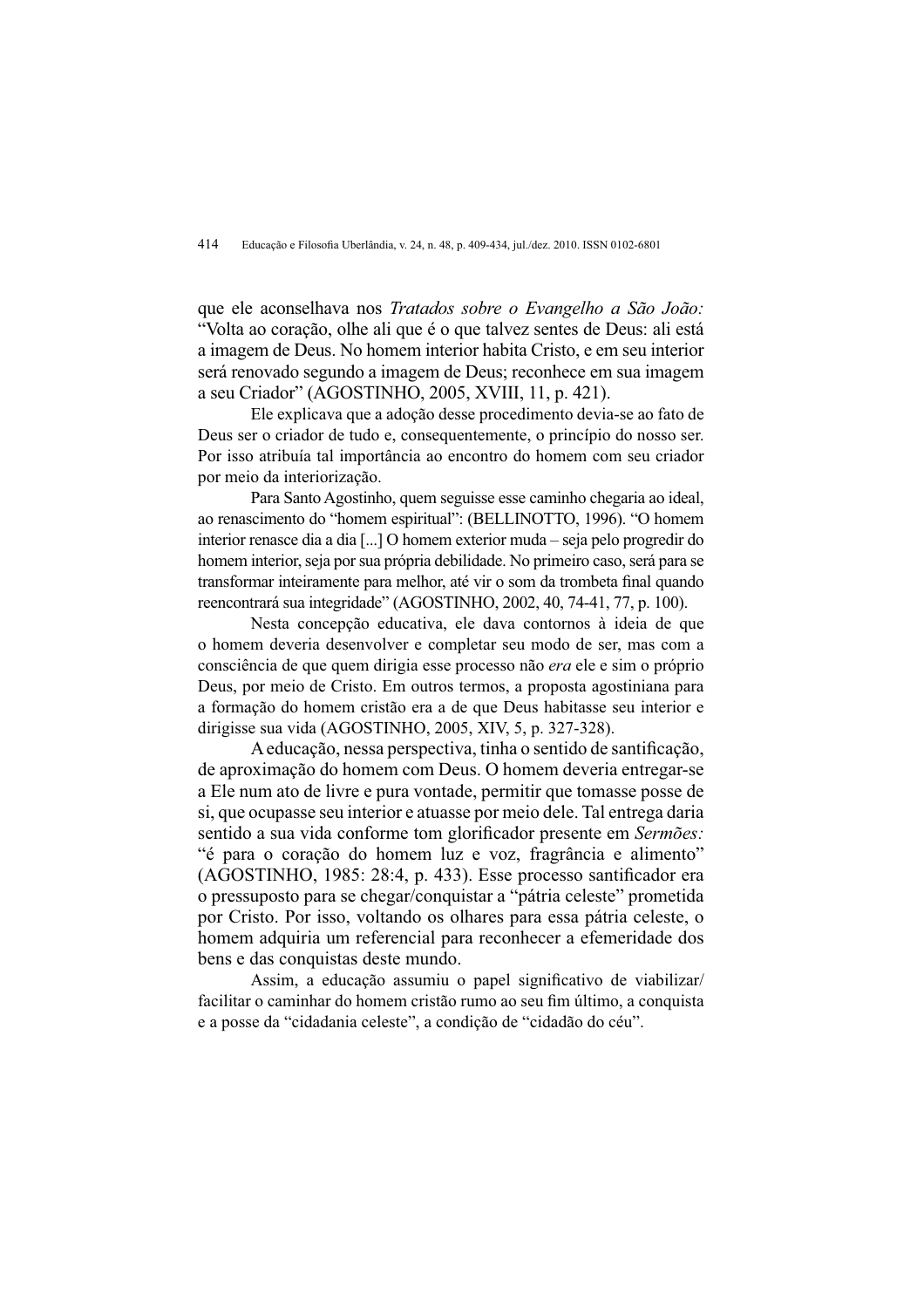Esta exortação agostianiana era alentadora, respondia aos anseios do homem inseguro, temeroso e desorientado do seu tempo. Afinal, sua pátria terrena, Roma, o centro do mundo civilizado, sucumbia ao terror bárbaro (MORESCHINI: NORELLI, 2000).

#### O PROCESSO FORMATIVO: UMA VIA PARA A SANTIFICAÇÃO

Em tal contexto, o fim da vida humana e a educação foram preocupações constantes em Santo Agostinho; seu pensar era fustigado pelo desvendamento do fator humano: "[...] esse grande enigma e esse grande milagre" (AGOSTINHO, 1965: 126, 3:4, p. 307). Milagre, pela dignidade que albergava: enigma, porque sua vida, marcada pelo vazio interior, pela insatisfação pessoal e por crises existenciais, induzia-o a buscar constantemente a verdadeira felicidade.

Para Santo Agostinho para a ordenação desse quadro é em que a educação, na sua transcendência, deveria se orientar para seus fins.

O ponto de partida desse processo, segundo exortação agostiniana, era a caminhada para Deus, não o atendimento à vontade humana. Nesse caminhar, Santo Agostinho não admitia uma parada para buscar fins subordinados: ele falava apenas em meios: ao viandante, rumo a pátria celeste, não era permitido pausas para gozar da beleza da região porque passava, tampouco encantar-se com a viagem. Desse modo, explica-se sua crítica à curiosidade humana: o amor pelo conhecimento não deveria ocorrer por ele mesmo (MARROU, 1957). Essas questões desenvolvidas pelo autor diziam respeito ao fato de que a relação Deus/homem era indissolúvel. Conforme explicitou em seus Solilóquios, no diálogo com a razão, esta lhe solicitou que destacasse, por ordem de prioridade, seu maior desejo:

> Fiz minha oração a Deus. Então, o que desejais saber? Tudo o que pedi na oração. Faze um breve resumo de tudo. Desejo conhecer a Deus e a alma. Nada mais? Absolutamente nada (AGOSTINHO, 1998, I: 2,7, p. 21)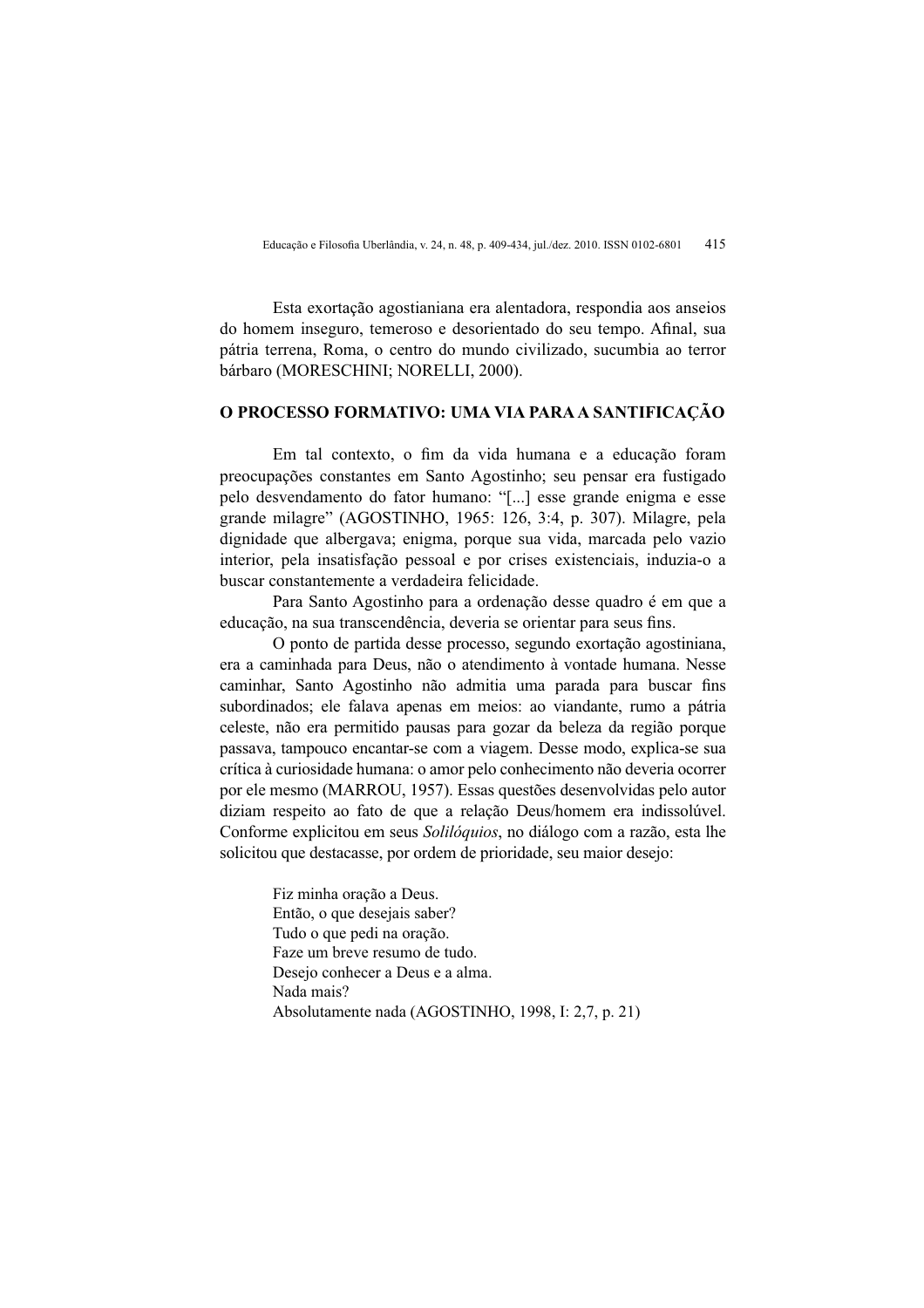Dessa perspectiva, a educação foi concebida, antes de tudo, como resposta à situação de conflito, ao drama interior vivido pelo homem e que se expressava num estado de inquietação do coração (cor inquietum), cuja origem era o contraste e a desproporção existente entre a altura e a grandeza do objetivo que se perseguia. Em tom de lamento, afirmava Agostinho em suas Confissões: "[...] porque nos criastes para Vós e o nosso coração vive inquieto, enquanto não repousa em Vós" (AGOSTINHO, 1980: I: 1,1, p. 9).

Esta precariedade da condição humana, segundo Santo Agostinho, tornava o homem incapaz de chegar a Deus pelos próprios recursos, ou seja. o homem tinha grandes e altas aspirações, porém sua condição para realizálas era extremamente limitada. É o que ele afirma em tom de humildade nas mesmas Confissões: "O homem, fragmentozinho da criação, quer louvar-Vos; o homem que publica a sua mortalidade, arrastando o testemunho do seu pecado [...]"(AGOSTINHO, 1980, I: 1,1, p. 9).

A esta realidade, de que o homem é consciente pela fé, agrega-se outra que pode ser descoberta pela razão. Nesse caso, o homem certifica-se dos seus limites quando volta seus olhares para as coisas que o cercam, ou seja, para a obra da criação (REDONDO;LASPALAS, 1997). Questiona-se o autor: "Por um lado existem, pois provêm de Vós; por outro não existem, pois não são aquilo que Vós sois. Ora só existe verdadeiramente o que permanece imutável" (AGOSTINHO, 1980, VII, 11, p. 117-118).

Por esses motivos o homem é, invariavelmente, incapaz de realizar sozinho e plenamente a prática formativa, mesmo que o deseje e necessite, vinculando a isso sua felicidade. Nos Solilóquios, a compreensão da condição de miserabilidade do homem levou Santo Agostinho a se lamentar. em primeira pessoa, da seguinte maneira: "Porque fico ainda balancando como um infeliz e sou separado por um miserável tormento? Já mostrei que não amo nenhuma outra coisa, isto é, aquilo que não se ama por si, não se ama. Mas amo somente a sabedoria por si mesma" (AGOSTINHO, 1998. I: 13.22. p. 44).

Contraditoriamente, ele considerava alentador o fato de que na mesma indigência radicava a grandeza humana, já que a alma era mutável. Conforme concluiu em A Trindade: "O que a alma certamente não põe em dúvida é a sua própria infelicidade e o fato de desejar ser feliz. Logo, o fundamento de sua esperança é a sua natureza mutável. Se não fosse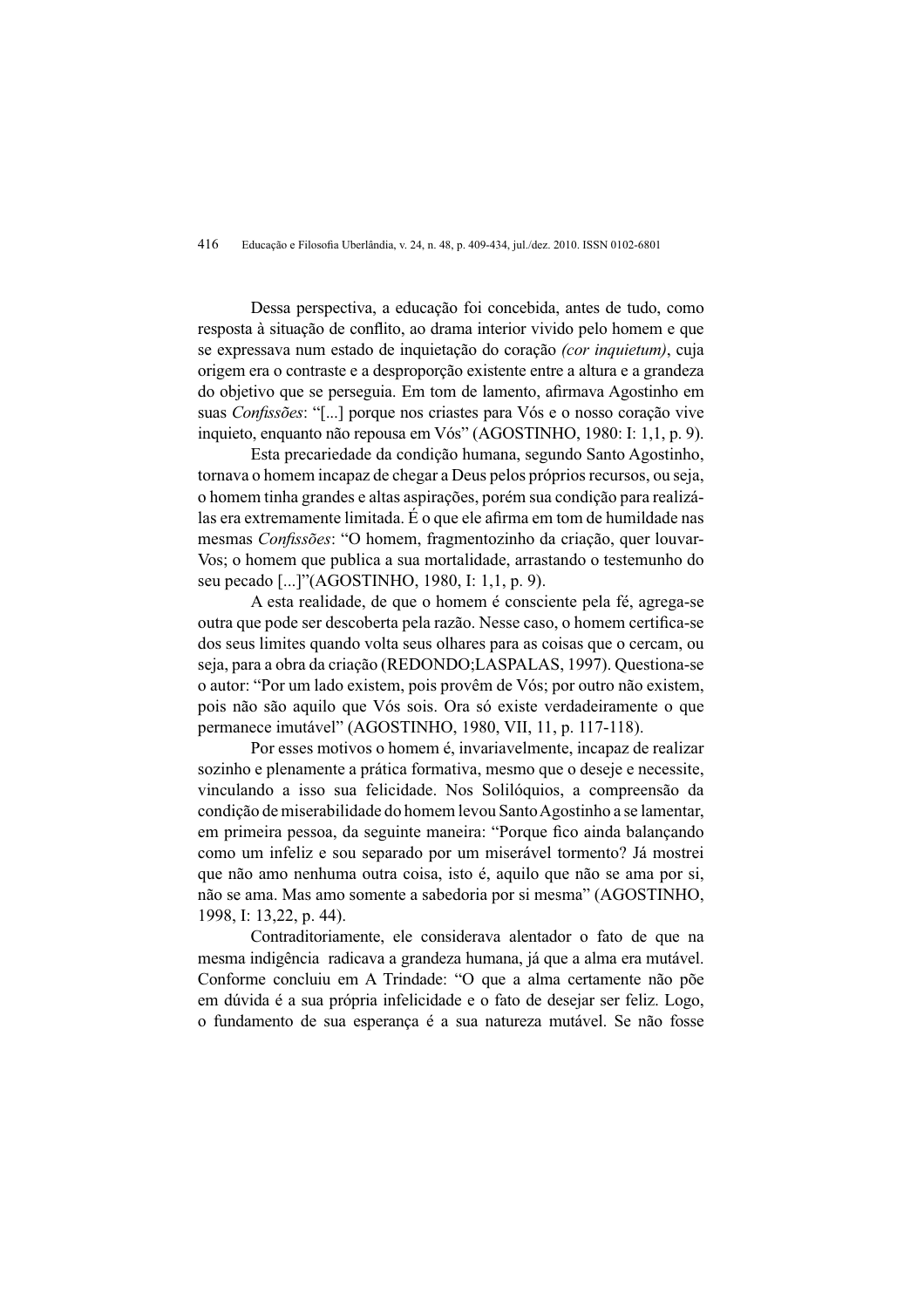mutável, não poderia passar da felicidade para a desventura, como também da desventura para a felicidade" (AGOSTINHO, 2005, XIV: 15-21, p. 468).

A insatisfação natural do homem consigo o levaria a buscar, mas nem sempre, o melhoramento pessoal, a realização da caminhada educativa. Isto, como já mencionado, não seria feito sem grandes e difíceis obstáculos. A primeira armadilha era o desvio do projeto da felicidade plena, o que, em grande medida, explicava a incapacidade do homem para realizar esse bem maior. De acordo com o posicionamento do autor em A Trindade, é próprio do homem buscar a felicidade, mas isso não é suficiente para a realização desse objetivo superior, já que nem todos são dotados de "fé para chegar à felicidade" pela purificação do coração" (AGOSTINHO, 2005, XIII: 20-25, p. 433).

Com esta assertiva. Santo Agostinho rompeu com a tradição clássica, abandonando a ideia de que a filosofia seria fonte da felicidade e deslocando essa possibilidade para instância divina. Em contraposição ao Deus dos filósofos concebido como plenamente transcendente, de forma a incapacitar o homem de atingi-lo, o Deus de Santo Agostinho se faz presente e pessoal, a ponto de levar o coração do homem à inquietude. a almejar ardentemente a paz e a felicidade que apenas Ele possibilitaria (MORESCHINI; NORELLI, 2000). Somente por meio dessa relação se produziria a felicidade e se algo merecia o qualificativo de dom divino certamente era a vida feliz. Assim, o homem deveria se conformar com o que obtinha pelo seu esforco pessoal, motivo pelo qual considerava que a vida feliz na terra e se fazia também possível pela esperança. A este respeito, ponderou, com um misto de ironia e benevolência, em A Trindade:

> quer nesse caso o que pode, porque não pode o que quer! Nisto consiste toda a felicidade dos mortais soberbos, não sei se digno de riso ou de compaixão: gloriar-se de viver como desejam, porque suportam com paciência o que certamente não queriam que lhes sucedesse. [...] homem feliz – tal como todos desejamos ser – não se pode dizer com razão e em verdade: "O que queres é impossível de realizar". Se alguém já é feliz, tudo o que deseja é possível para ele, pois não desejou algo impossível de ser realizado (AGOSTINHO, 2005, XIII: 7-10, p. 448-499).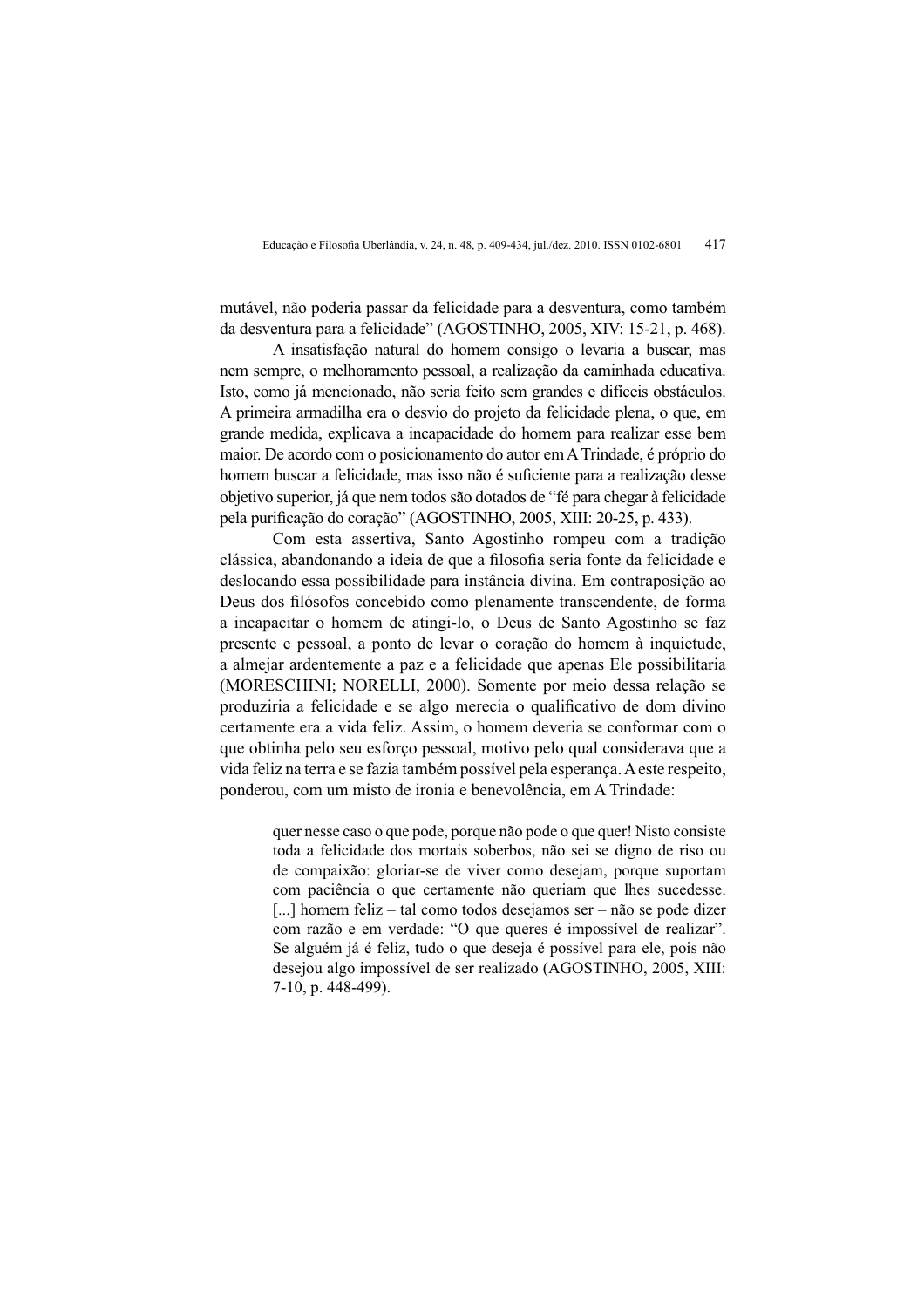Assim, Santo Agostinho colocou o homem diante de si mesmo e diante de Deus, condição primeira para que ele tivesse consciência não apenas dos próprios pecados, mas também da desarmonia que regia sua vida. Nesse momento, ele também perderia a confianca na seguranca oferecida pelo conhecimento racional, típico da filosofia clássica. Era nas vicissitudes, nos erros, nos enganos e nos sofrimentos que o homem podia contemplar a presença divina e usufruir de sua providência, chegando, ao final da caminhada, à Jerusalém celeste (MORESCHINI: NORELLI, 2000).

Portanto, a educação proposta por Santo Agostinho destinava-se aos que, respaldados na certeza de que desfrutariam do descanso em Deus. ousavam e não tinham medo de buscar a felicidade completa. Para ele, a felicidade não era outra coisa senão o "repouso da vontade", o sentimento de plenitude daquele que satisfez todas as suas aspirações íntimas, possibilitadas unicamente por Deus.

# A INTERIORIDADE: CONDICÃO PARA O APRIMORAMENTO

Segundo os preceitos agostinianos mencionados, o homem que não tivesse esse objetivo de vida estava fadado ao fracasso em sua busca pela felicidade, já que sua propensão natural pautava-se em uma falsa identificação do ser, em limitados valores do mundo nos quais depositava suas esperancas de conquistar a felicidade. A suscetibilidade da alma em relação a esses valores era evidente e isso poderia desviá-la de sua trajetória para um projeto purificador (AGOSTINHO, 2005, XI: 1,1, p. 336).

Por isso. Agostinho considerava que esse procedimento implicava um comprometimento com o processo educativo: para o magistério agostiniano, o legítimo artífice da educação é Deus, que atribuiu dignidade ao homem. Conforme orientou em De Magistro: "[...] devemos procurar Deus e suplicar-lhe, no mais íntimo recesso da alma racional, que se denomina o homem interior, quis ele que fosse esse o seu templo" (AGOSTINHO, 1980, I:2, p. 292). Se o homem era contemplado por Deus em todas as suas possibilidades naturais, nada no tocante à verdade e ao bem poderia ser feito a não ser com a ajuda divina gratuita, oferecida em forma de graca (ABBAGNANNO: VISALBERGHI, 1969). No entanto, invariavelmente, o homem era seduzido pelos apelos dos bens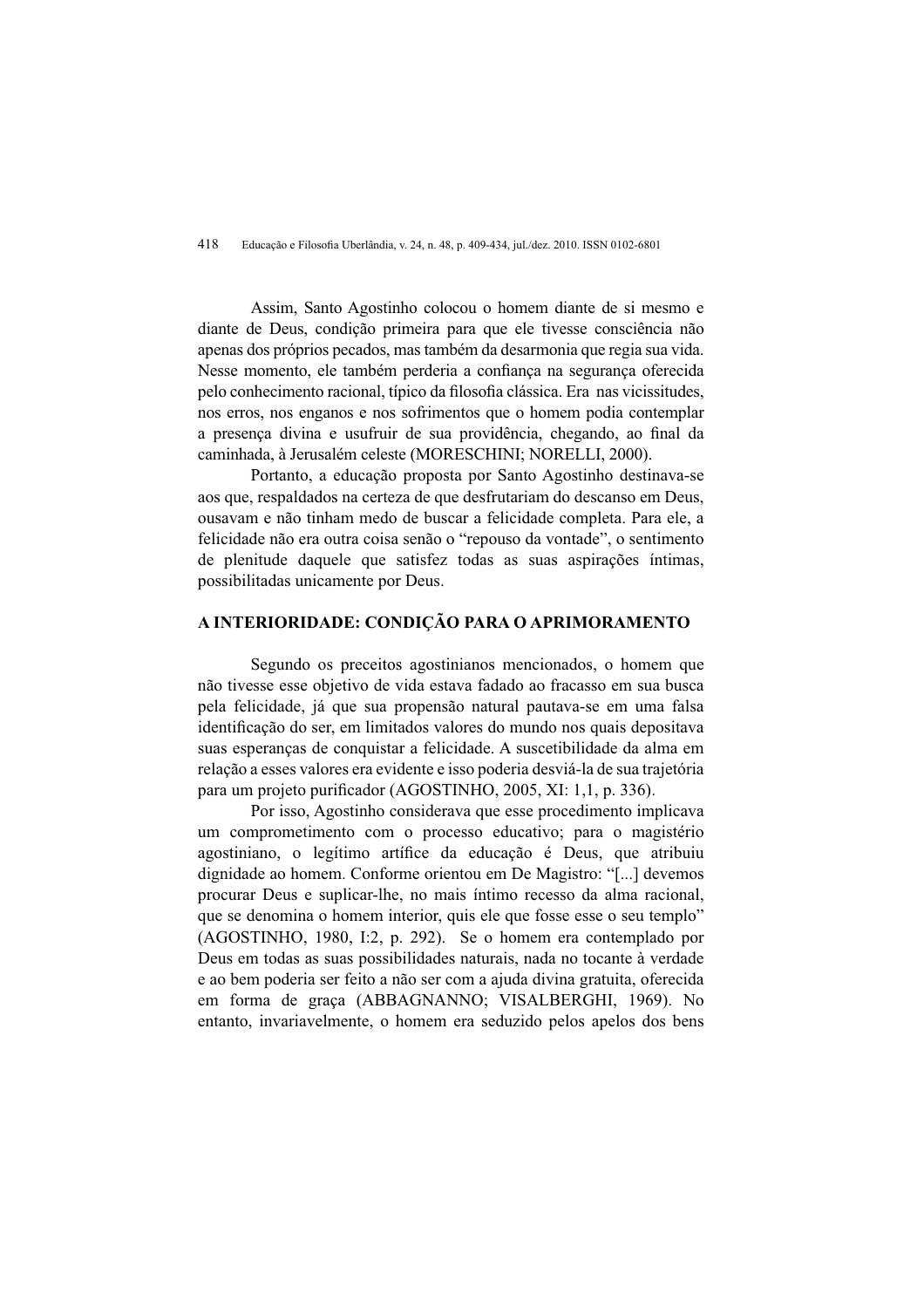exteriores, que tentava conquistar e preservar para garantir o que entendia por segurança, felicidade e prazer. Era assim que Agostinho expressava a fragilidade humana para conquistar o bem maior e desfrutar dos benefícios dele decorrentes.

> devido à sua pobreza e às dificuldades sem conta, entrega-se excessivamente às suas próprias atividades e aos prazeres misturados às inquietudes insaciáveis que suscita. E então, pelo ávido desejo de adquirir conhecimentos do mundo exterior, cuias delícias ama e teme perder, caso não as retiver com muito cuidado, perde a tranquilidade, e tanto menos pensa em si mesma quanto mais segura está de que não pode perder-se a si mesma.(AGOSTINHO, 2005, X: 5,7, p. 320).

A superação dessa fragilidade passava pelo cultivo e dignificação da alma, por fortalecê-la e situá-la em uma realidade superior à exterior; o resultado dessa ação concedia-lhe a chave do acesso à sua identidade e ao mesmo tempo lhe abria as portas para a conquista da sua cidadania celeste.

Segundo Santo Agostinho, esse era o motivo essencial da entrega, do fluir, do deleitar-se em Deus, a verdade infinita, o bem supremo e imutável. A perfeição moral, a felicidade – e, em decorrência, a sabedoria completa – estavam intimamente relacionadas à ação de conhecer e amar esse bem maior.

Isso, na perspectiva agostiniana, era a condição do êxito do complexo avanço cognoscitivo, tanto no que diz respeito à busca de objetos exteriores e a reflexão sobre si mesmo como a possibilidade de ultrapassar o que se colocava entre a percepção de determinadas coisas por meio dos sentidos e o entendimento da qualidade daquilo que era verdadeiro, a dimensão superior da alma: a "mente" ou inteligência, a partir da razão, por sua vez levava à sua própria identidade (REDONDO; LASPALAS, 1997). Estas condições eram preparadas pelo intelecto no exercício cognitivo e propiciavam ao homem identificar o que via, ouvia, lia ou pensava por meio da verdade inteligível, que se localizava na própria "mente" (NUNES, 1978).

Por isso, Santo Agostinho, defendia a necessidade de assumir a razão e a fé, não como frentes opostas, mas como colaboradoras, como duas vias que levavam ao conhecimento da verdade: a autoridade - Teologia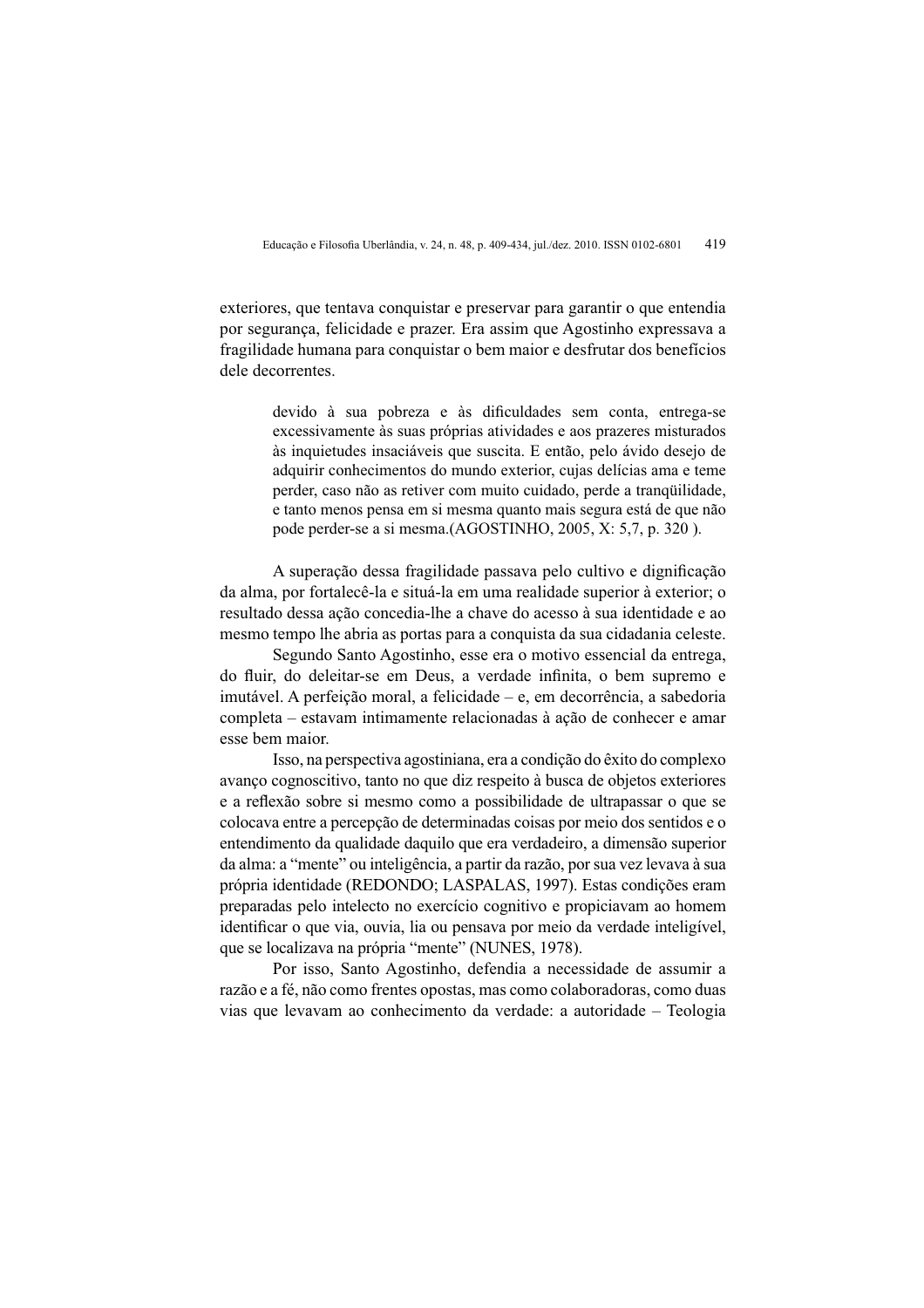$-$  e a razão  $-$  Filosofia. Hierarquizada cronologicamente, a autoridade assumia o primeiro lugar, mas, em termos de importância, a razão tomava o primeiro lugar (GILES, 2000).

Nessa discussão, uma questão significativa foi colocada em pauta: apesar de o Império Romano ter adotado o cristianismo, o ensino nele ministrado não tinha sido mudado e fundamentava-se nas disciplinas e conteúdos próprios da cultura clássica. Em face disso, Santo Agostinho procurou identificar e propor uma educação nos moldes doutrinários cristãos, ou seja, que não fosse fundamentada unicamente nos pensadores clássicos, mas também nos autores cristãos. Acrescente-se que, para ele, deveriam ser preservados não apenas os conhecimentos que os antigos buscavam na esfera literária, como também aqueles encontrados nas ciências e na filosofia. No cômputo geral, todas as disciplinas e conteúdos que objetivas em a compreensão dos textos tidos como sagrados levavam ao conhecimento de Deus (MORESCHINI; NORELLI, 2000).

Para ele, importava enfatizar que o acesso a um grau superior de conhecimento não se limitava à esfera filosófica, mas dizia respeito ao progresso na fé, que, na sua especificidade, promovia o conhecimento à medida que transformava e purificava a vontade. O resultado disso era a obtenção de condições para uma melhor percepção das coisas que deveriam ser objeto do amar, isto é, aqueles valores que promoviam o homem em sua dimensão espiritual e, por extensão, dimensão corporal.

# A TRANSCENDÊNCIA E O ENCONTRO COM DEUS

A superação dos obstáculos criados pela tendência da alma de se desviar da sua rota natural para atender aos sedutores apelos exteriores constituía a primeira vitória da educação cristã em relação ao mundo. Existia, no entanto, uma segunda situação-problema a ser resolvida pela educação: a tendência da alma ficar presa na contemplação da sua grandiosidade, sem se reportar à gênese dessa maravilha, àquele que lhe deu origem, ao próprio Deus. Santo Agostinho colocou em tela essas reflexões em A Doutrina Cristã: "E, certamente, uma grande coisa é o homem, pois foi feito à imagem e semelhanca de Deus! Não é grande coisa enquanto encarnado num corpo mortal, mas sim enquanto é superior aos animais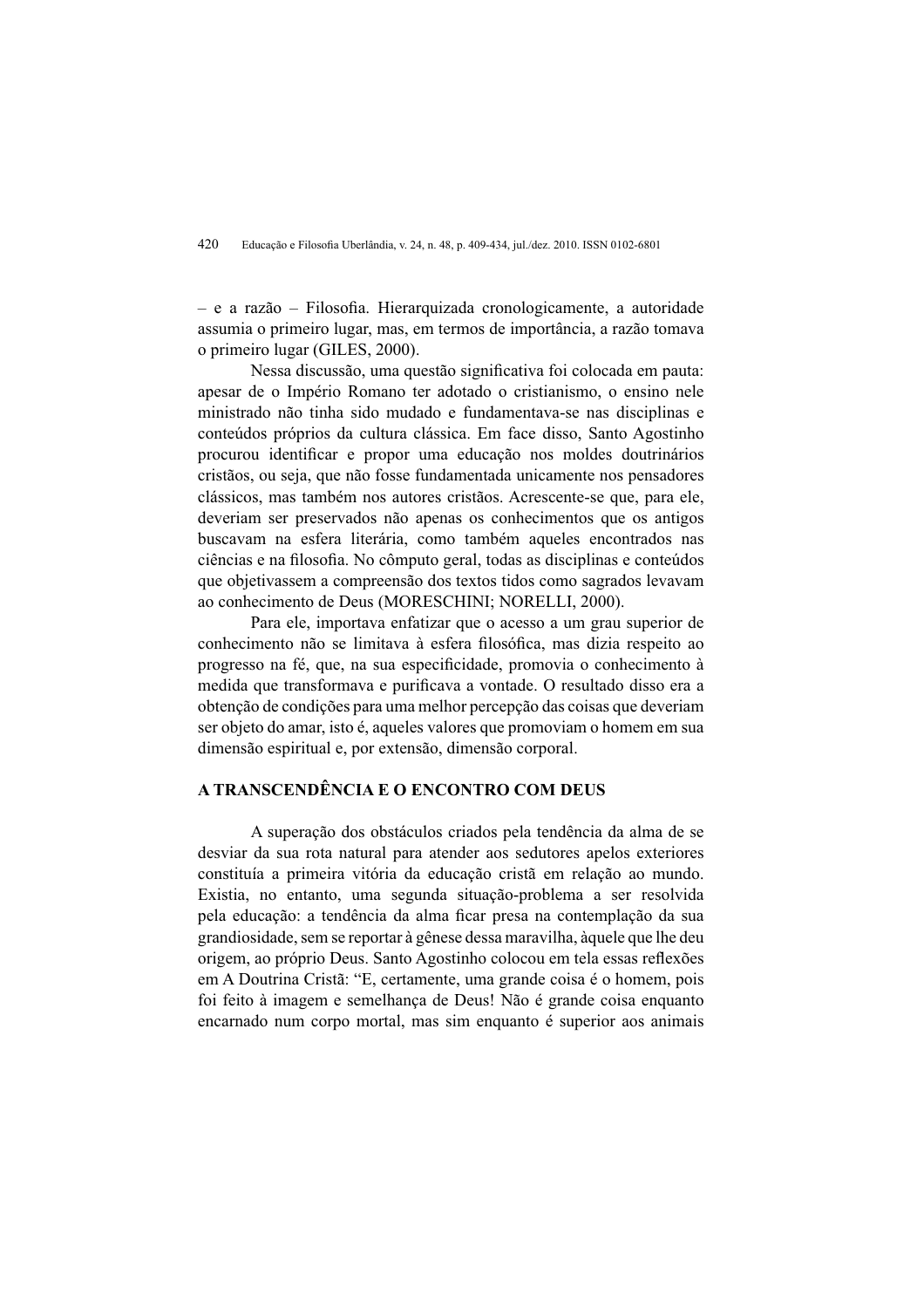pela excelência da alma racional" (AGOSTINHO, 1991, I, 22:20, p. 97).

Na esteira dessas reflexões, outra questão, por se impor constantemente ao homem, deveria ser considerada: viver segundo a carne levava-o a romper a relação com Deus, ao passo que viver segundo o espírito, na graça, levava-o à santificação e à união com Deus. Essa segunda opção confirmava, para Santo Agostinho, a relação pródiga e fecunda com o próprio Deus, que lhe concederia a graça de participar da sua eternidade (ABBAGNANO: VISALBERGHI, 1969). Afinal, o homem nasceu para ser cidadão do céu, em seu projeto definitivo, essa cidadania celeste é que deveria ser buscada e conquistada. Ela era o fim último de sua existência.

Com essa dinâmica formativa a educação cristã agostiniana continha a exigência de dar um passo à frente para superar os obstáculos causadores do fracasso humano e as práticas dissonantes com a transcendência, ou seja, as ações direcionadas à obtenção da autonomia, à busca, no próprio indivíduo, de uma consistência desvinculada do projeto santificador. Tais arrojos entravam em conflito com o processo educativo, cuia condição primeira era a aceitação, por parte do homem. de que a sua estabilidade interior tinha por princípio a debilidade e a fragilidade, e o único recurso do qual poderia dispor era a transcendência (AGOSTINHO, 1985, 142:3, p. 560).

O conhecimento humano, em Santo Agostinho, não deveria ser imanente, mas transcendente, à medida em que o homem precisava buscar o "alto" para encontrar o seu Senhor, fonte de todo o bem, de todo o saber e de toda a felicidade. Qualquer distanciamento dessa realidade superior traria como consequências a insatisfação, o conflito, a infelicidade, visto que o brilho exterior, em sua sedução, apesar de satisfazer superficialmente. não preencheria o vazio interior que particulariza a existência humana quanto a falta da presença santificadora do seu Senhor (REDONDO; LASPALAS, 1997).

Em face disso, num exercício reflexivo, Santo Agostinho em A Trindade perguntava-se o porquê da importância da alma se conhecer em toda a sua dimensão. Seu posicionamento em relação a esse autoquestionamento, fruto de suas inquietações, foi preciso: ele não deixou dúvidas em relação ao seu pensar e à sua crença.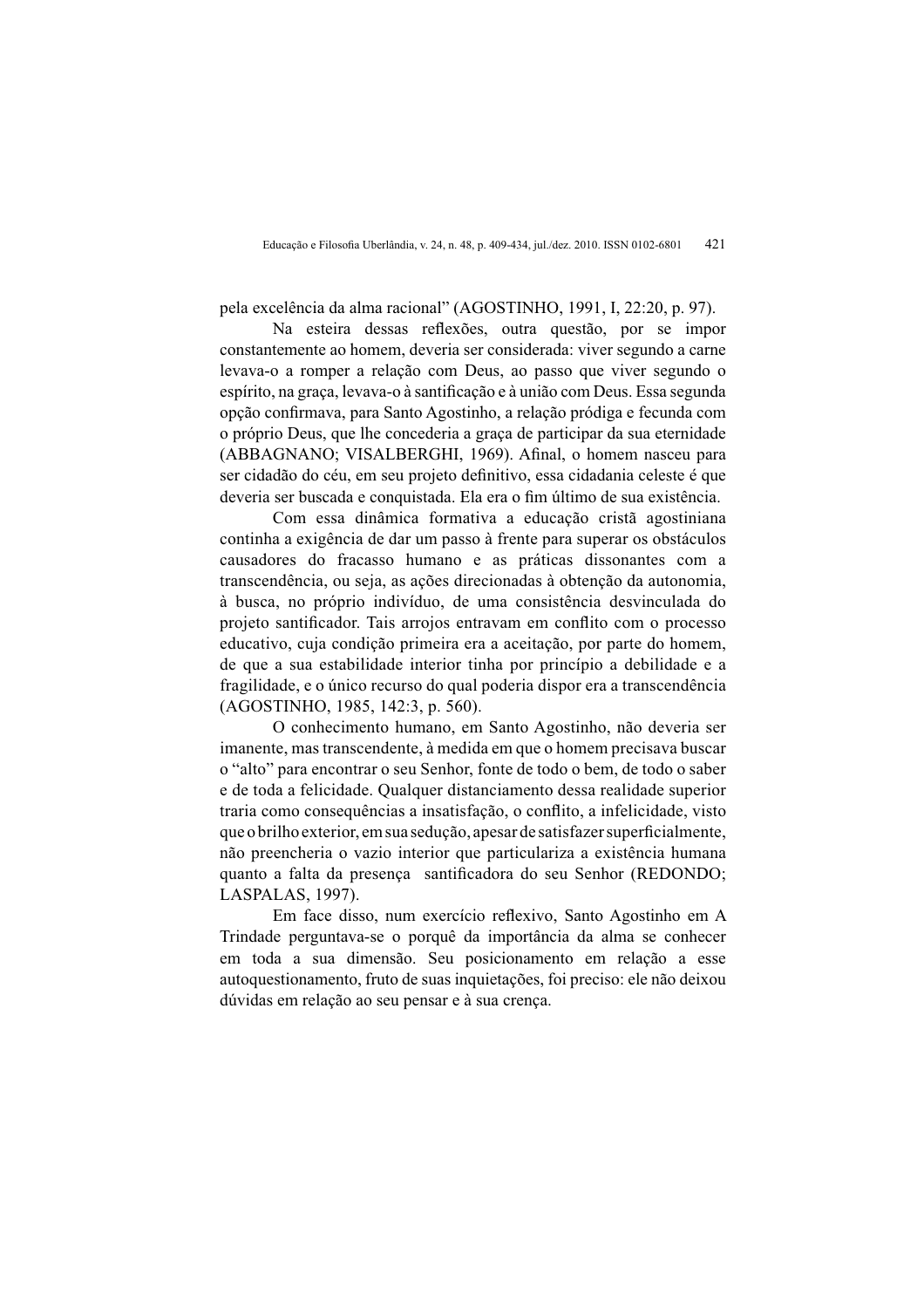Conforme creio, é para ela se pensar em si mesma e viver de acordo com sua natureza, ou seja, para que se deixe governar por aquele a quem deve estar sujeita, e acima das coisas que deve dominar. Sob aquele por quem deve ser dirigida e sobre aquilo que ela deve dirigir. Muitas vezes, devido à concupiscência desregrada, a alma age como que esquecida de si mesma. Pois a alma vê algumas coisas intrinsecamente belas numa natureza superior, que é Deus. E quando deveria estar permanecendo no gozo desse Bem, ao querer atribuí-lo a si mesma não quer fazer-se semelhante a Deus, com o auxílio de Deus, mas ser o que ela é por si própria, afastando-se dEle e resvalando. Firma-se cada vez menos, porque se ilude, pensando subir cada vez mais alto. Não se basta a si mesma, e nem lhe basta bem algum, ao se afastar daquele que unicamente se basta (AGOSTINHO, 2005, X, 5:7, p. 319-320).

### A EDUCAÇÃO COMO OBRA DIVINA

O pressuposto de que o discípulo tenha chegado a um bom termo quanto aos objetivos formativos da interiorização e da transcendência – a transcendência leva à interiorização -, constitui uma situação privilegiada para se educar no sentido pleno da concepção educativa de Santo Agostinho, ou seja, o discípulo estaria preparado para ter acesso à etapa decisiva da sua pedagogia, na qual, para ele o próprio Deus assumia a condição do grande mestre que instruía e educava, que iluminava a sua inteligência e incandescia seu coração.

Em A verdadeira religião, numa exposição quase celebrativa, Agostinho deixou conhecer essa etapa educativa, ao mesmo tempo em que a relacionou às etapas antecedentes.

> Não sajas de ti, mas volta para dentro de ti mesmo, a Verdade habita no coração do homem. E se não encontras senão a tua natureza sujeita a mudanças, vai além de ti mesmo. Em te ultrapassando, porém, não te esqueças que transcendes tua alma que raciocina. Portanto, dirige-se a fonte da própria luz da razão.

> Aonde pode chegar, com efeito, todo bom pensador senão até à Verdade? Se a verdade não é atingida pelo próprio raciocínio, ela é justamente, a finalidade da busca dos que raciocinam.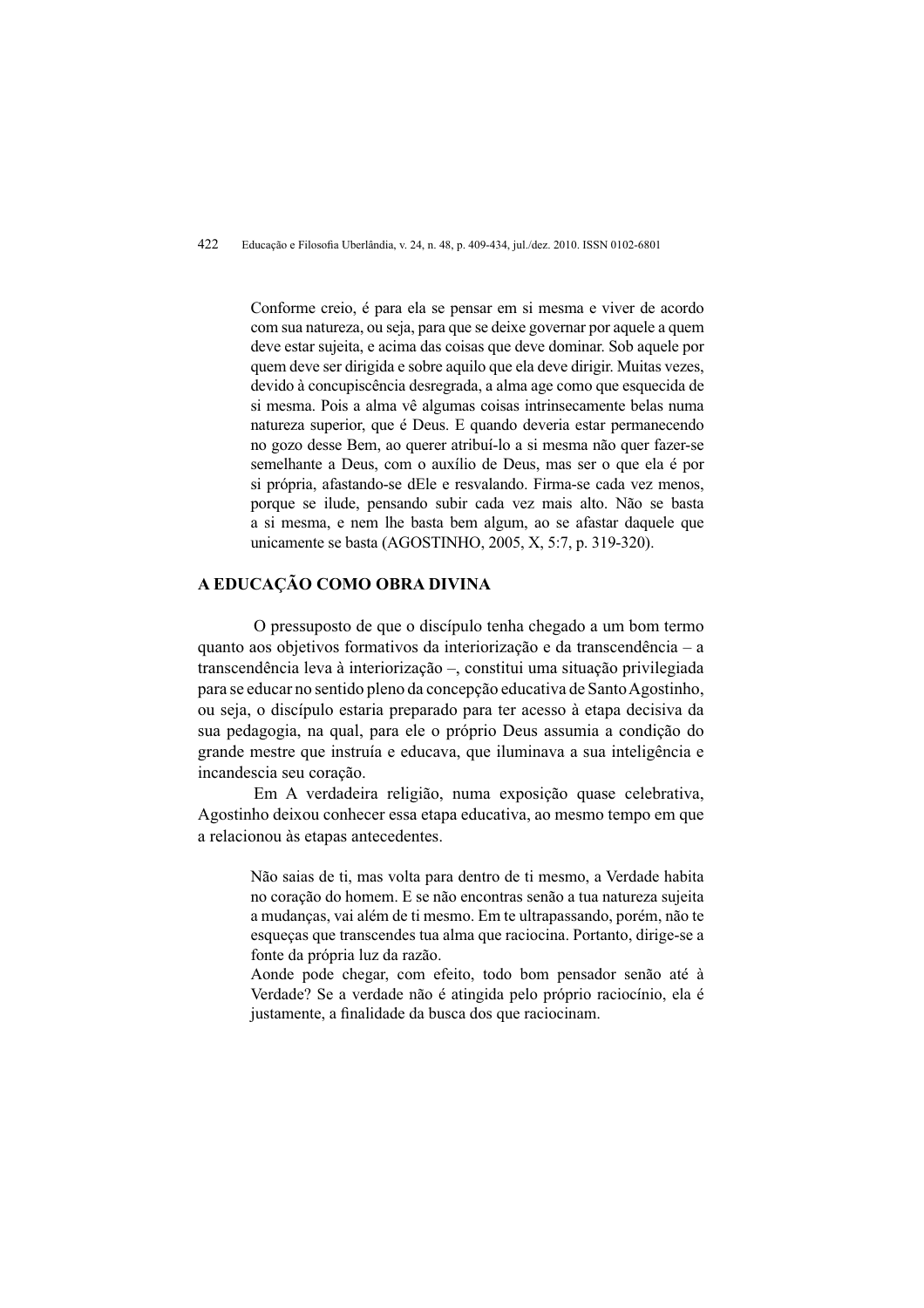Eis a harmonia que nada mais poderia ultrapassar. Harmoniza-te com ela. Confessa que tu não és idêntico, que tu vieste a ela, procurando-a, não a percorrer espaços, mas pelo desejo de teu espírito. Foi ele que te fez encontrá-la, não com fruição carnal e baixa, mas com sumo deleite espiritual. Tudo para que o homem interior se harmonize com Aquele que nele habita (AGOSTINHO, 2002, 39:72, p. 98-99).

Nesta reflexão, ele põe às claras as três etapas componentes da sua proposta educativa, evidenciando o traco mais efetivo da educação cristã, o seu agente primeiro, ou seja, o próprio Deus sem o qual ela não se realizaria. Nesse processo, ao homem estava reservado em um papel secundário, até mesmo limitado e subsidiário. Por isso, para o nosso pensador o sucesso educativo passava pela adoção, por parte do discípulo, de uma atitude quase de abondono, de entrega a Deus, conforme sintetizou nos Solilóquios: "Crê constantemente em Deus e entrega-te inteiramente a ele [...] declara-te do clementíssimo e generosíssimo Senhor, de modo que ele não cesse de erguer-te até ele e não permita que nada te ocorra" (AGOSTINHO, 1998, I-XV, 29, p. 53).

Desse modo, emerge uma das questões teológicas que mais inquietaram e provocaram o pensar agostiniano e que parece ter sido superada apenas pelos mistérios da Trindade. Esse ponto nuclear não apenas da educação, mas da religião cristã era o papel da graça divina na redenção do homem; o espaço reservado à liberdade na sua dimensão cooperadora nesse processo e cujas manifestações expressivas podiam ser encontradas na educação e no magistério do homem.

Para o entendimento e/ou explicação dessas questões, Santo Agostinho buscou respaldo em algumas exortações epistolares de Paulo de Tarso:

> Pois, o Apostolo não diz: "advertimos, ensinamos, exortamos", mas diz: pedimos a Deus, não cometais mal algum... mas, sim, que pratiqueis o bem.

> Não obstante, dizia-lhes também e fazia tudo o que mencionei, advertia, ensinava, exortava, corrigia. Mas sabia que tudo isto feito por ele as claras não tinha valor, se não ouvisse sua oração aquele que dá o crescimento ocultamente. Pois, como diz o mesmo Doutor dos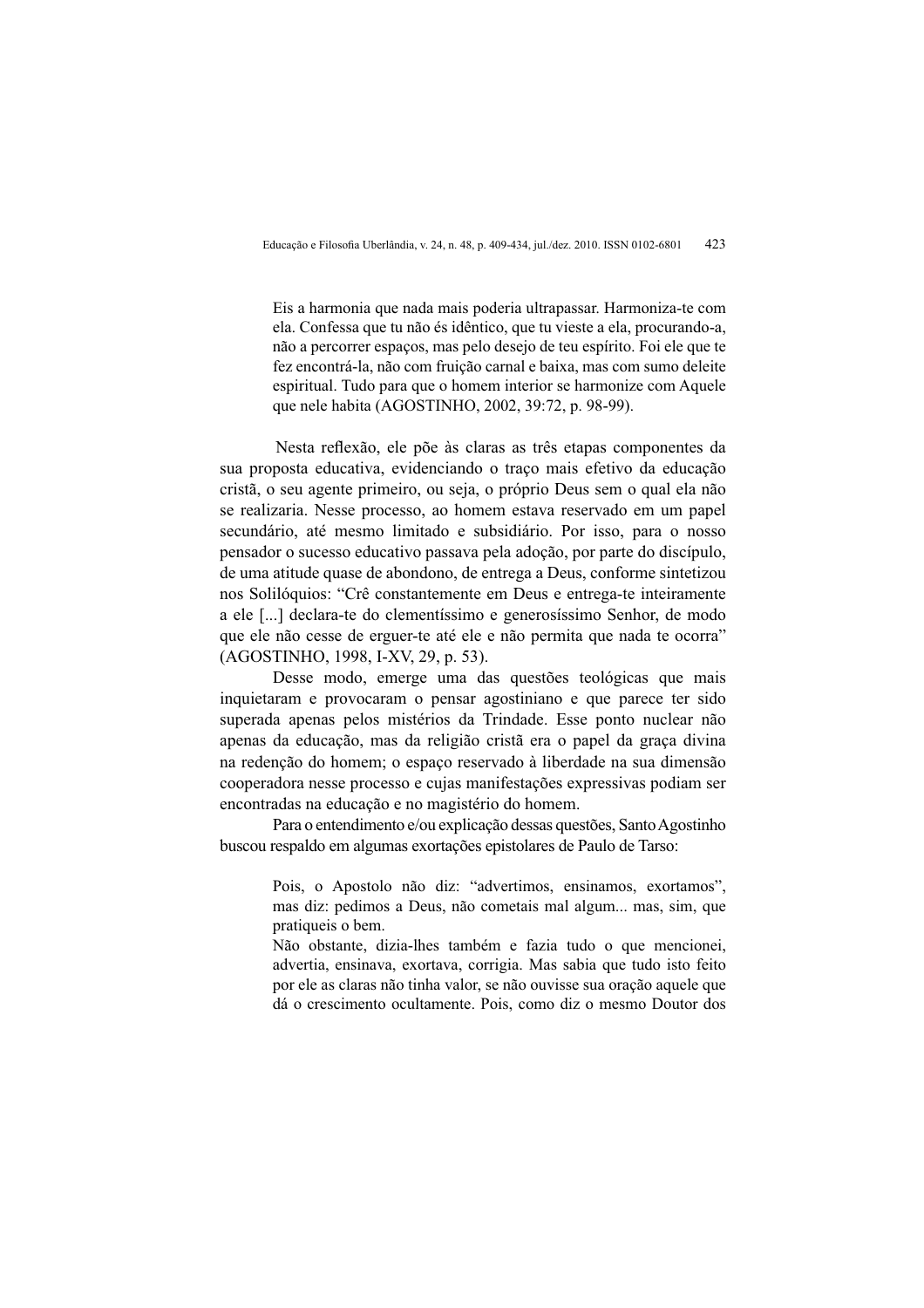#### 424 Educação e Filosofia Uberlândia, v. 24, n. 48, p. 409-434, jul./dez. 2010. ISSN 0102-6801

Gentios: assim, pois, aquele que planta, nada é; aquele que rega, nada é; mas importa somente Deus que dá o crescimento (1 Cor 3:7). [...] Pelo contrario, entendam que, se são filhos de Deus, são conduzidos pelo Espírito de Deus (Rm 8:14), de modo que façam o que devem fazer e, depois de tê-lo feito, agradeçam àquele de quem recebem as forcas. São movidos a agir, mas nem por isso deixem de fazer a sua parte. É-lhes indicado o que devem fazer e, quando fazem como devem, ou seja, com amor e gosto pela justiça, alegrem-se por ter recebido a suavidade outorgada pelo Senhor, para que sua terra produzisse seu fruto (SL 84:13). Quando, porem, não agem, seja deixando totalmente de fazer, seja fazendo-o sem amor, devem orar para receber o que ainda não têm. Mas, o que terão e o que não será recebido? Ou o que tem, que não tenham recebido? (1Cor 4:7) (AGOSTINHO, 1999, II,  $3:4$ , p. 86-87).

A rigor, o que ganhou destaque nessa discussão foi a ideia de que todo progresso educativo, quer no que diz respeito à formação humana quer no referente à formação religiosa, deveria ser entendido, em última instância, na perspectiva da ação divina, a qual, de maneiras diversas influía no discípulo, orientava suas práticas e sua aprendizagem por meio da graca.

Nem mesmo a fé era um ato pessoal em seu sentido pleno: antes de tudo era um dom divino: até mesmo a vontade de crer deveria ser atribuída a essa graça (AGOSTINHO, 1998, II, 34:60, p. 90-91). Por isso, era a partir da fé que se chegava à compreensão de Deus, o que não significa que fosse algo cego, irracional, mas sim um instrumento que possibilitava aproximar-se de Deus (MORESCHINI; NORELLI, 2000). Expressiva, nesse sentido, foi sua conclusão em A Trindade de que "A fé busca, o entendimento encontra" (AGOSTINHO, 2005, XV, 2:2, p. 481).

O que fica evidente é que toda a ação do homem em favor de sua educação, direta ou indiretamente, era motivada por Deus, embora, em algumas situações, dependesse unicamente do homem. Por exemplo, caso o homem se negasse a receber essa graça, ela não o atingiria, ao contrário, se a desejasse livremente e a merecesse, essa vontade seria avivada pela ação divina e o bem seria concedido.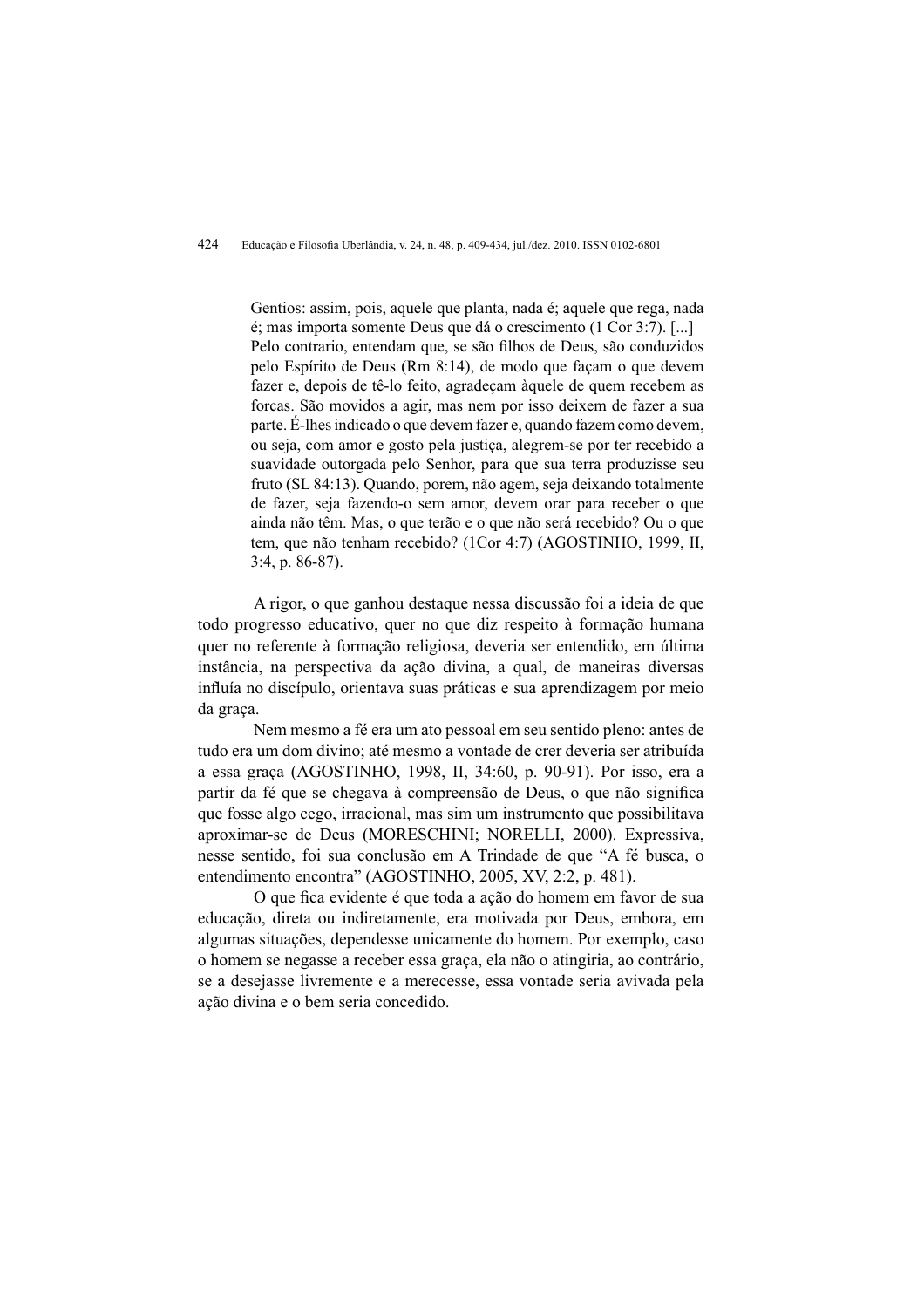Com isto, a liberdade e a parte reservada ao homem na educação proposta por Santo Agostinho adquirem relevo, embora se trate de um papel relativo, secundário. Isso não poderia ser diferente, afinal estas dimensões humanas estavam submetidas à vontade e à graca divina. Entretanto, Santo Agostinho não deixou dúvida de que, para alcançar esse bem, papel fundamental tinha a vontade livre e verdadeira do homem (REDONDO; LASPALAS, 1997), porque Deus não concedia o dom da fé e das boas obras para quem não lutasse incessante e bravamente para merecê-las.

Para enfatizar essa questão, ele concluiu em A correção e a graca: "Eis como a liberdade se harmoniza com a graca de Deus e não a contraria. A vontade não obtém a graça pela liberdade, mas a liberdade pela graca, e uma perenidade deleitável e fortaleza insuperável em ordem a perseverança" (AGOSTINHO, 1999, 8:17, p. 102).

A ação humana livre tinha uma função importante a desempenhar no fenômeno educativo agostiniano: em última instância, consistia em aceitar, submeter-se e potenciar as diferentes manifestações da graça e até mesmo ocultar sua misteriosa presenca no coração do homem.

Portanto, sem a anuência e a colaboração do homem, o programa santificador para ele preparado por Deus não chagaria ao bom termo. Nessa caminhada, o homem deveria passar por dois momentos distintos para conquistar a renovação própria da santificação.

O primeiro momento tinha lugar com o batismo, obra quase exclusivamente divina realizada com o perdão das faltas cometidas pelo homem que chegasse à conversão. No segundo momento, sua realização se fazia por meio de um diálogo muito mais claro entre a liberdade humana e a graca santificadora (AGOSTINHO, 2005, XIV, 17:23, p. 473).

Com o objetivo de explicar até que ponto era possível a presença operativa da graça no coração e na "mente" do homem, Santo Agostinho desenvolveu toda uma teoria gnosiológica e pedagógica, cujo núcleo é a doutrina da Iluminação, embora, importa considerar, sua Teoria da Iluminação ultrapasse a condição de um artifício filosófico. Ela não se reduzia única e fundamentalmente a uma teoria do conhecimento, já que a grande preocupação do autor era compor uma imagem da ação da graça na consciência humana, que captava os planos de Deus pela inteligência e pelo amor. Isso deveria ocorrer tanto na "mente" quanto na vontade, para que a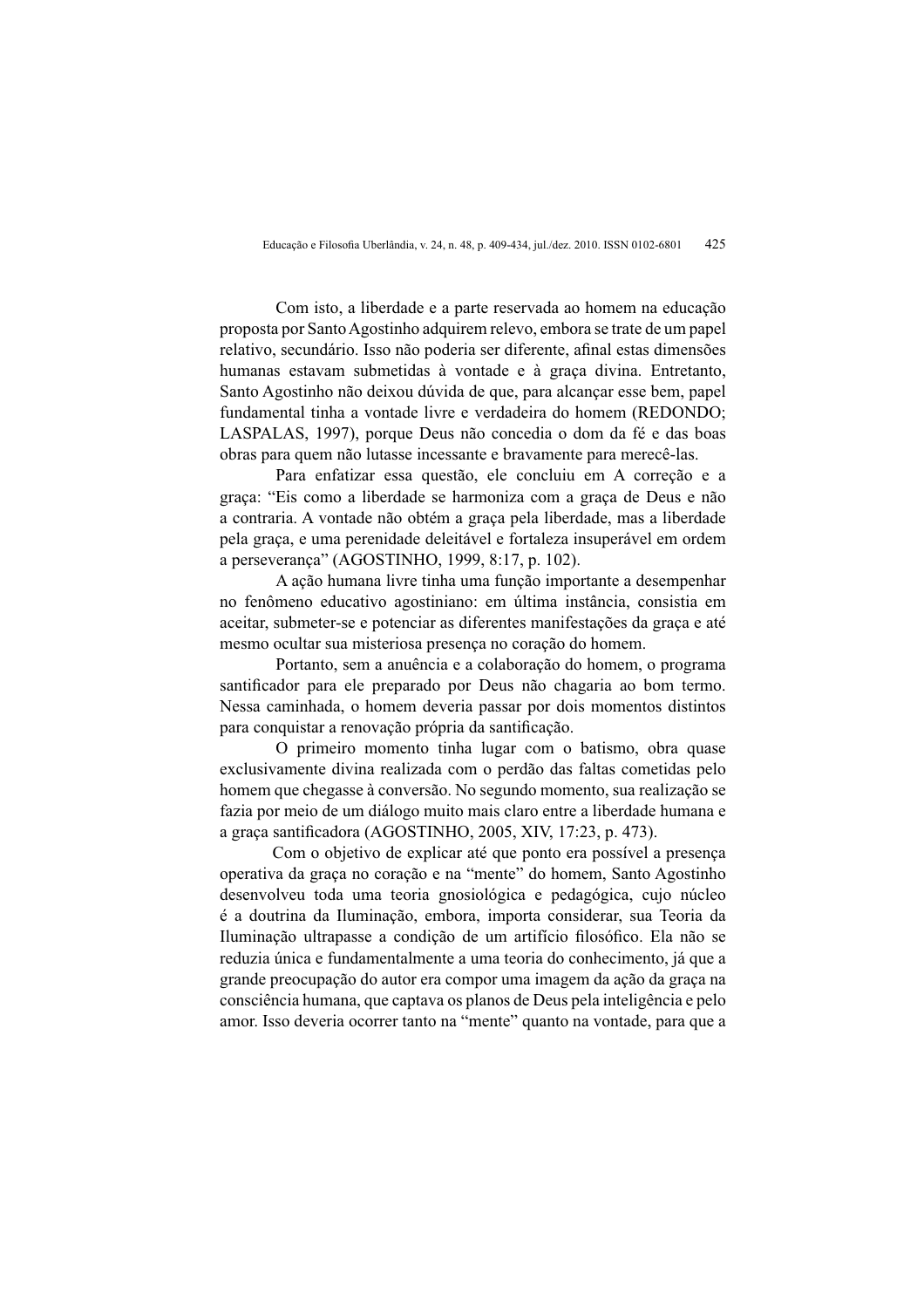luz divina, por meio de Cristo, pudesse orientar o homem que se revestiu da fé. A alma, em sua parte espiritual, constitui a verdadeira imagem de Deus, sendo portadora das verdades eternas prefiguradas ofertadas pela graca divina. Ao entender que já conhecia virtualmente a alma, nesse sentido, se recorda (BELLINOTTO, 1966). A alma, em sua natureza, era a grande responsável por promover evidências legítimas do seu contato com Deus. Ela reflete, a exemplo do espelho, a natureza divina (GILES, 2000).

Por isso. Agostinho aconselhou nos Tratados sobre o Evangélio de São João: "Segundo o maestro, que dissipa nossas trevas com sua luz; o nosso verdadeiro Sol, que penetra com seus raios nossos corações; não o sol que almejam os olhos da carne, mas sim o Sol que os olhos do coração desejam ardentemente que se lhes faca visível" (AGOSTINHO, 2005, XIX, 10, p. 437).

Nessa formulação do homem ideal cristão, em A Trindade, sua ideia foi apresentada segundo outra orientação e adquiriu outro conteúdo, pleno de alerta e até mesmo de advertência: "Mas se alguém, mesmo advertido, não consegue distinguir essas realidades, é porque está mergulhado em grande cegueira de coração e nas trevas da ignorância. Está assim precisando de auxílio divino bem mais poderoso para chegar à verdadeira sabedoria" (AGOSTINHO, 2005: XIV, 7:9, p. 451).

Nesse seu magistério. Santo Agostinho foi categórico com o homem que se pretendia cristão, como aparece em A graça de Cristo e o Pecado Original: "Leiam, pois, e entendam, vejam e confesse que Deus, não pela lei ou pela doutrina que soam exteriormente, mas por uma força interna e oculta, admirável e inefável, operam nos corações humanos não apenas revelações. mas também a boa vontade" (AGOSTINHO, 1998, I, 25, p. 239).

Desse modo, pode-se dizer que a concepção de Iluminação Divina constituiu-se em metáfora perfeita da educação cristã, na medida em que explicava os interesses cristãos e neles se enquadrava (REDONDO: LASPALAS, 1997). Por esse motivo, em Sermões, Santo Agostinho insistia em sua exortação: "[...] todo nosso esforço, irmãos, nesta vida há de consistir em curar o olho do coração com que vê a Deus" (AGOSTINHO, 1983, 88:5, p. 540).

Importa lembrar que a Teoria da Iluminação Divina estribase, quer no seu sentido mais estrito quer no seu sentido mais amplo, no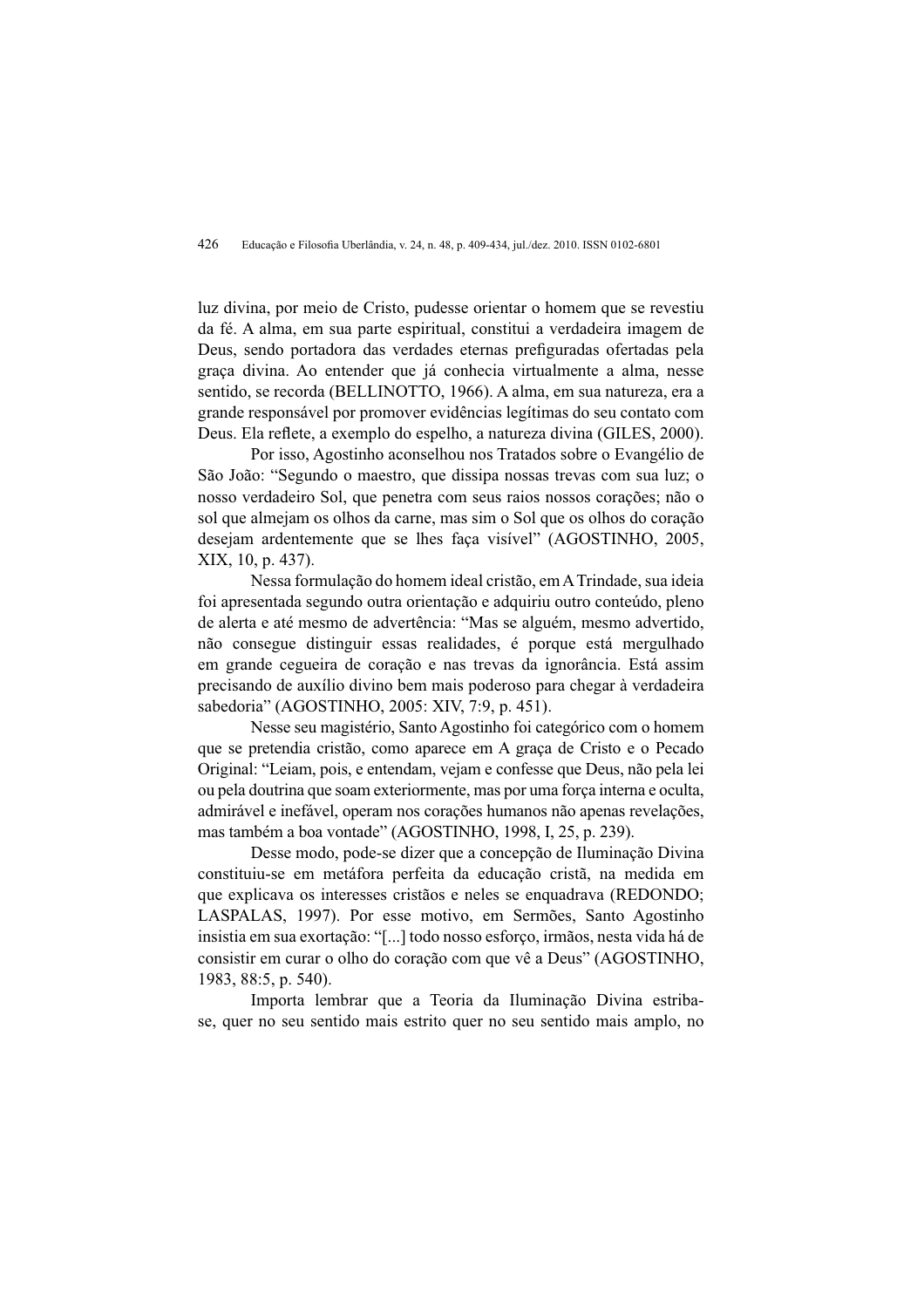conhecimento racional, com base no fato de que Santo Agostinho se propôs a refletir sobre um conhecimento gnosiológico postulante de dois caminhos diferenciados para se chegar à realidade e à verdade (AGOSTINHO, 1986,  $120:2$ , p. 473).

Dessa perspectiva a iluminação não pressupunha a passividade da mente no exercício intelectivo, a exemplo de uma total concessão do conhecimento por parte de Deus. A necessidade do ato intelectivo explicava-se pelo fato de que a iluminação divina não liquidava a ação da vontade humana, nem o exercício da sua condição, como causa segunda nesse processo (AGOSTINHO, 1958, 120:2).

Isto posto, devia-se ter em conta o conhecimento referente aos seres materiais, presentes ou imaginados, acessíveis ao homem pelos sentidos e o referente às ideias viabilizadas pelas partes mais elevadas da alma, "mente" ou inteligência. Apesar das diferenças que particularizam e separam essas manifestações do conhecimento, estas assumem valores e âmbitos próprios de aplicação (REDONDO: LASPALAS, 1997), conforme foi explicado em A Trindade: "Longe de nós, também, duvidar da verdade que nos vem pelos sentidos corporais. Por meio deles, atestamos a existência do céu e da terra e de tudo o mais que eles contêm, na medida em que aquele que nos criou a nós e a eles, quis que deles tivéssemos conhecimento" (AGOSTINHO, 2005: XV, 12:21, p. 512).

Uma orientação nesse mesmo sentido também apareceu em A cidade de Deus: "Crê nos sentidos, que manifestam as realidades evidentes, e deles serve-se a alma, por intermédio do corpo, pois é mais miserável o engano de quem pensa que nunca se lhes deve fé" (AGOSTINHO, 2003, 19. XVIII, p. 409).

Santo Agostinho não negava a realidade dos bens inferiores, mas considerava que bastava ouvi-los (MARROU, 1957) para entendê-los e utilizá-los em favor de um bem maior. Isso não implicava considerar que o conhecimento sensível carecia de valor, mesmo que seu motor fossem coisas de menor importância quando comparadas ao conhecimento racional. Por outro lado, em última instância, essas manifestações do conhecimento eram originárias de Deus, o que não autorizava esquecer que a intervenção/ação divina fazia-se imediata, direta, efetiva e evidente na produção das ideias.

Mesmo assim, para Santo Agostinho, não se podia negar que o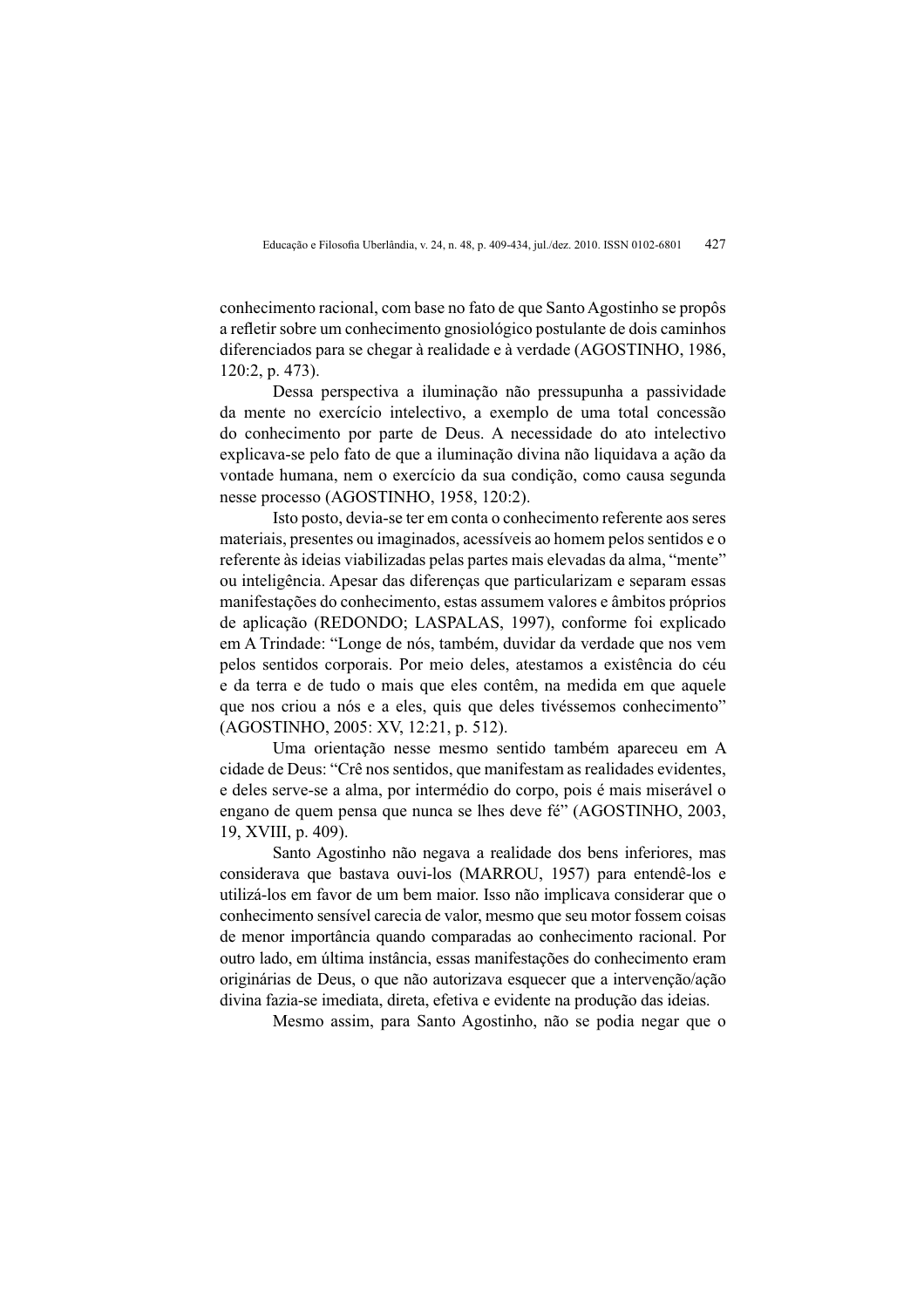conhecimento promovido pelos sentidos possibilitava ao homem descobrir o mundo que o cercava e, assim, nele encontrar também Deus, que lhe facultou não só conhecer sua criação, mas também experimentá-la e dela dispor (REDONDO; LASPALAS, 1997), conforme o que se esperava do homem cristão.

De modo geral, toda a moral, conforme Santo Agostinho, centravase em distinguir o que se estabeleceu como "gozar" e "utilizar". Para ele, apenas em Deus, bem supremo e fim último, era facultado "repousar" e "gozar": no referente aos demais, cabia somente "dispor" e "utilizar" a guisa de instrumentos, de meios sujeitos ao fim (MARROU, 1957). Portanto, não se trata da negação dos bens e prazeres oferecidos pelo mundo, mas da sua superação. É facultado, sim, fazer uso dos bens por ele oferecidos, mas não no sentido do "prazer", ou seja, como fins em si mesmos, já que são efêmeros e passageiros, seja em sua duração seja em sua qualidade (MORESCHINI; NORELLI, 2000). Em contrapartida, Santo Agostinho não deixou dúvidas quanto à percepção do inteligível: fazia-se necessário contar com uma especial ajuda divina, manifesta por uma luz que iluminava a inteligência humana.

A Iluminação dizia respeito à natureza diversa dos conhecimentos, sensível e racional, motivo pelo qual destacou a superioridade do conhecimento com base na racionalidade.

Com a Teoria da Iluminação, além de diferenciar o conhecimento sensível do racional, o que Santo Agostinho buscou foi evidenciar a radical, pródiga e especial dependência da inteligência humana em relação a Deus. Sua exortação nessa direção, em uma de suas Cartas, foi contundente: "Dentro de nós temos uma sabedoria que é um dom da Trindade. [...] Há dentro de nós um resplendor da Trindade, que chamamos nossa sabedoria" (AGOSTINHO, 1986, 120:2, p. 901).

Orientação semelhante a essa também pode ser encontrada em A cidade de Deus, onde ele lembrou as graças que são as realizações divinas. bem como a faculdade concedida ao homem de desfrutar desses bens: "Deus, que não apenas fez o mundo visível, com frequência denominado terra e céu, mas também em absoluto toda alma. Fez também a alma racional e intelectual, como a alma humana, bem-aventurada por participar-lhe da luz incomutável e incorpórea" (AGOSTINHO, 2003, VIII, 1, p. 301-302).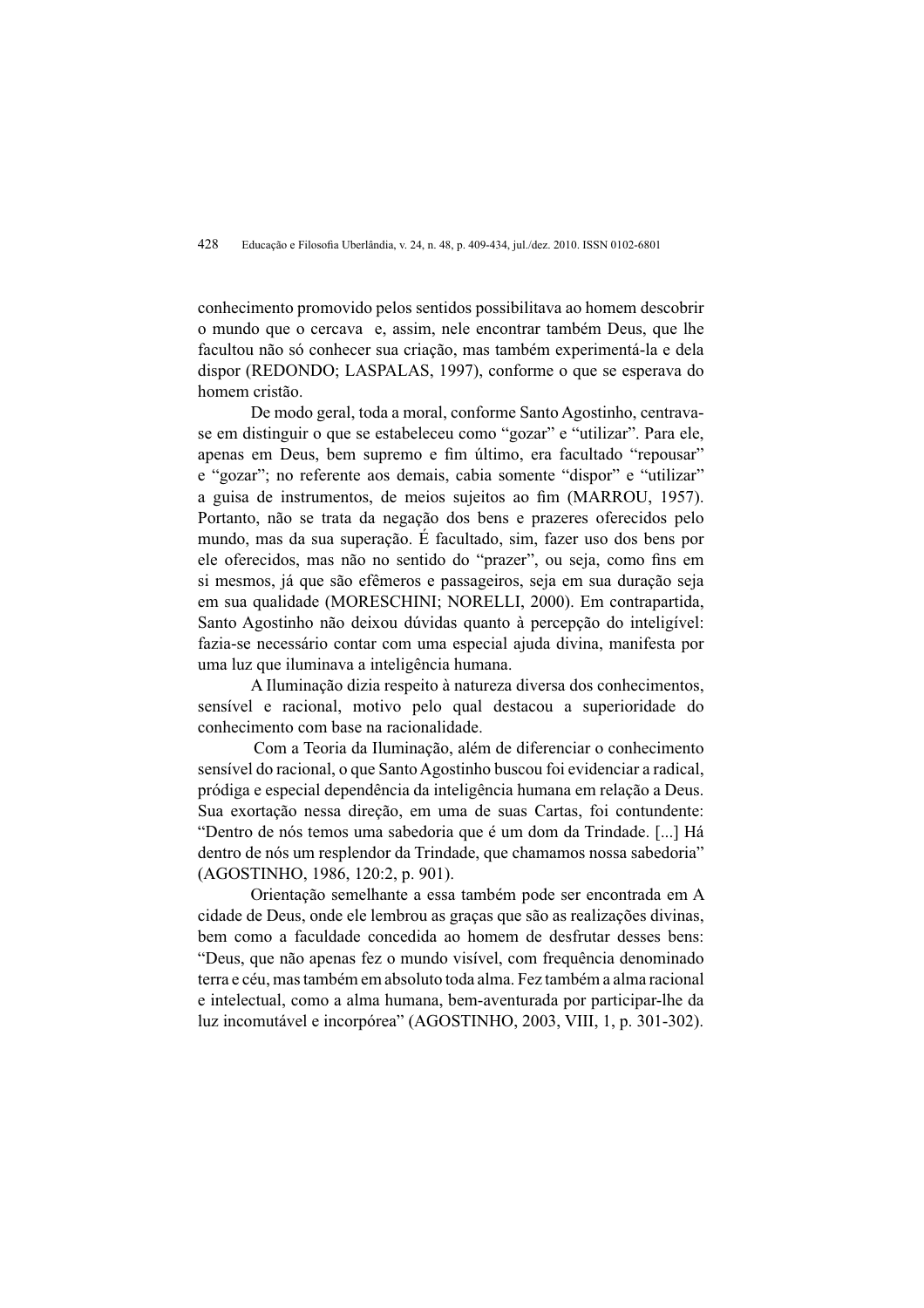Em sua dimensão "intelectual" e mesmo do ponto de vista "existencial", o homem, segundo Santo Agostinho, é criatura de Deus, produto e resultado do seu amor e da sua razão, portanto é sua criatura dileta.

Em face disso, para ele, o homem tinha o direito garantido de contemplar-se, admirar-se e alegrar-se pela sua inteligência, condição precípua de sua compreensão e discernimento, de sua vontade de se aperfeiçoar e buscar o seu Criador. No entanto, ele deveria reconhecer, aceitar e submeter-se à realidade de que essa inteligência não lhe pertencia. mas lhe fora dada por empréstimo. É o que o autor lembra nos Tratados sobre o Evangelho de São João: "O homem pode dizer também que ele tem agora a luz nos olhos. Que tomem, pois, a palavra seus olhos e digam se podem: Nós temos luz de nós mesmos: e se lhes aporá: Não falam com propriedade quando dizem, Temos luz de nós. Têm luz, mas é a luz que lhe vem do céu" (AGOSTINHO, 2005, XIX, 11, p. 440).

Tomada em seu extremo, a Teoria da Iluminação cria as condições para a negação do valor e da autonomia da razão humana. Para Santo Agostinho, esta deveria se deixar levar pelo conhecimento divino, o que se torna bastante claro quando se considera seu entendimento de que a educação era um processo de santificação que conduziria o homem à plenitude em Deus.

Em Santo Agostinho, no entanto, não se tratava apenas de apontar os limites da capacidade da "mente" humana para chegar à verdade por seus próprios meios; ele apontava também os limites da linguagem humana para conter e expressar essa mesma verdade. Sua preocupação com o problema da expressão humana, da palavra como "signo" das coisas, ou seja, da relação existente entre a palavra e a coisa, teve como ponto de partida a exegese de um verso de Virgílio. Após longa reflexão, ele chegou à conclusão de que certos conceitos, a exemplo do verdadeiro, do bom e do justo, não eram ensinados pelas palavras, porque o indivíduo não poderia entendê-los se não os tivesse em si. Ou seja, não poderia ser instruído pela fala do exterior, mas pela do interior, que seria Cristo, o verdadeiro mestre, a imutável e eterna sabedoria de Deus (MORESCHI; NORELLI, 2000). As palayras utilizadas pelo mestre no ensino das disciplinas, mesmo as relacionadas à virtude e à sabedoria, tinham por fim levar os discípulos a examinar por si mesmos o que lhes foi passado e a refletir sobre as verdades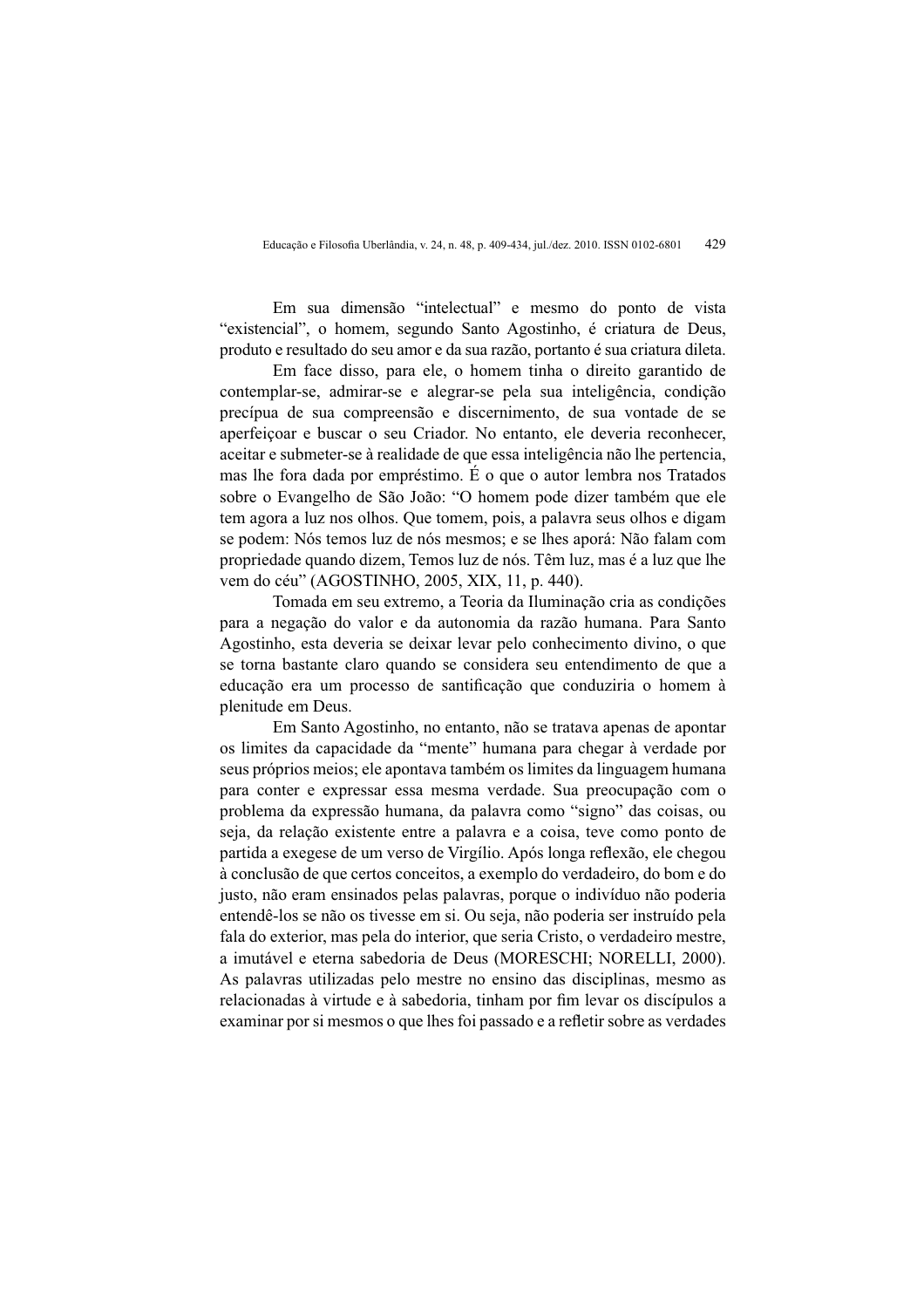contidas na alma, possibilitadas pela contemplação interior.

Os mestres, na verdade, nada ensinavam, mas provocavam, estimulavam os discípulos a buscar o conhecimento, ou seja, segundo essa tese, por meio da fala propriamente dita, o discípulo nada aprendia do mestre, ou melhor, este nada ensinava ao seu discípulo; podia somente incitá-lo a buscar, em seu interior, a verdade eterna e imutável, ou seja, descobri-la por meio da interiorização. Caso fosse criada, não seria eterna, mas temporal e mutável: de outra forma, seria um descobrimento realizado pelos "olhos da alma".

A missão do mestre não era uma tarefa criativa; pelo contrário. por ser um tradutor e transmissor da verdade divina, cabia-lhe traduzir a palavra interior – que é signo da palavra divina – em um tipo de linguagem que facilitasse aos sentidos do discípulo captar a mensagem sagrada.

Da perspectiva agostiniana nem todos eram capazes de proceder à interrogação da alma, bem como de consultar sua luz interior. Nesse caso, era necessário ajudá-los, interrogá-los (BELLINOTTO, 1966). Assim, a contemplação das coisas e dos objetos se viabilizava por meio do "olho" da alma". Aquele que interrogava nada ensinava, já que essa era uma faculdade do mestre interior.

Por meio da palavra, o mestre humano expressava a verdade existente no espírito do discípulo, que podia escutar e entender porque via pelo "olho da alma", fazendo-se discípulo da verdade. Agostinho não desconsiderava a possibilidade de o mestre, ao falar, desconhecer e não ver no interior da sua alma a verdade – dizia o que não era verdadeiro por ignorar a verdade –, mas aquele que o ouvia podia ver seu próprio interior e conhecer a verdade. Pelas mesmas palayras, o primeiro expressava o que se considerava falso e o segundo contemplava o verdadeiro, por meio do mestre interior. Os dissimulados e mentirosos mostravam, ao falar, que as palayras tanto ensinayam quanto podiam esconder a verdade. O que falaya expressava o que pensava e o que escutava entendia a verdade: portanto. as palavras não significavam para os dois a mesma coisa (AGOSTINHO, 1980b, XII, 40 e XIII, 43, p. 320-321).

O autêntico mestre não era o que explicava e se expressava pelas palavras. mas Cristo que habitava no próprio homem, o qual, por sua vez, contemplava-o para chegar à verdade (AGOTINHO, 1980b, XIV, 45-46, p.323-324).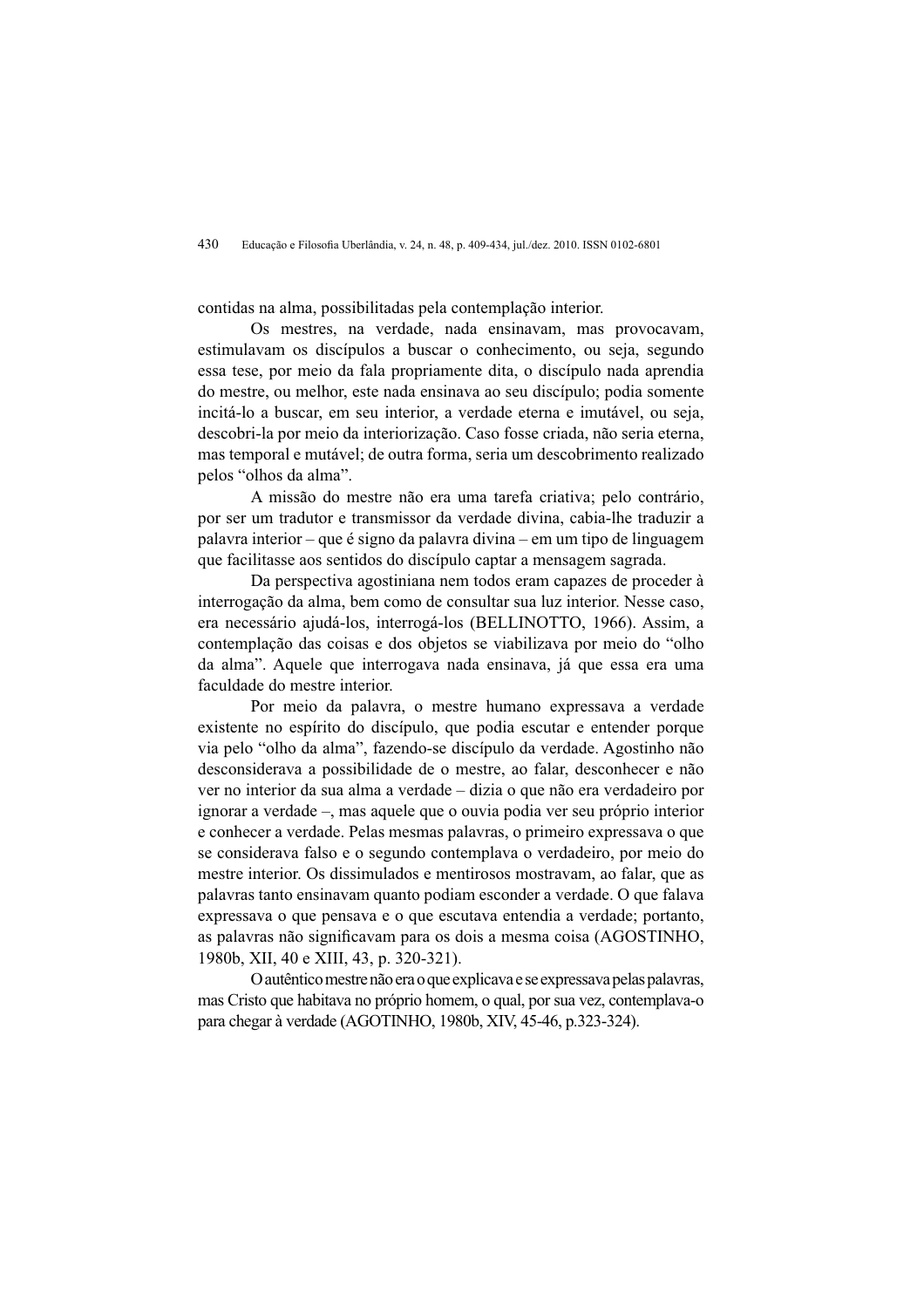De acordo com a concepção contida em A verdadeira religião, Agostinho reconhecia e procurava convencer os homens de que o único mestre da verdade era Deus; para além d'Ele, nada acontecia, nada se realizava no fenômeno educativo, já que o papel do mestre era de coadjuvante. Da mesma maneira que a inteligência recebia influxos da luz divina, a linguagem era substituída pela palavra de Deus (AGOSTINHO, 1984, 288:5, p. 141-142).

No entanto, como no mundo dos homens o conhecimento da palavra divina passava pela linguagem humana, Agostinho considerava que graças à existência e à eficácia da palavra exterior a palavra interior não ficava estéril e recolhida no coração dos homens (BELLINOTTO, 1966), sem conduzir ao aperfeicoamento do homem cristão.

Com a combinação desses pressupostos – por um lado, a imperfeição da mente humana e, por outro, a limitação da sua linguagem a conclusão agostiniana foi natural: não existia autonomia no magistério e no ensino praticado pelo homem. Além disso, para ele, a educação em sua plenitude realizava-se à margem das técnicas comuns e aceitas na tentativa da sua efetivação.

Em suma, a essencialidade da educação, em Santo Agostinho, residia na consulta interior (AGOSTINHO, 11:38, p. 319), lugar em que Deus é quem verdadeiramente instrui os mestres e seus signos teriam a função de fazer com que o homem se voltasse para Ele interiormente para receber o seu ensinamento.

Assim, Santo Agostinho, em lugar de negar a função positiva do ensino humano, descobre o imenso panorama da comunicação de Deus com o homem. O verbo não é somente docente, mas também educador e mestre: ensina, educa, guia o homem pelo caminho da ciência, da sabedoria e para o supremo bem (REDONDO; LASPALAS, 1997).

Nessas reflexões. Santo Agostinho defendia a tese da intervenção e da ação de Cristo na vida do homem, da sua condição de única via segura para se chegar a Deus, de único mediador e mestre da humanidade (AGOSTINHO, 2003, 11:2, p. 20-21).

Fica claro que, para Santo Agostinho, a educação era um processo de santificação, de elevação do homem a Deus, de assimilar-se a Ele, de se purificar, esforçando-se para ser perfeito como Ele (PÉPIN, 1983).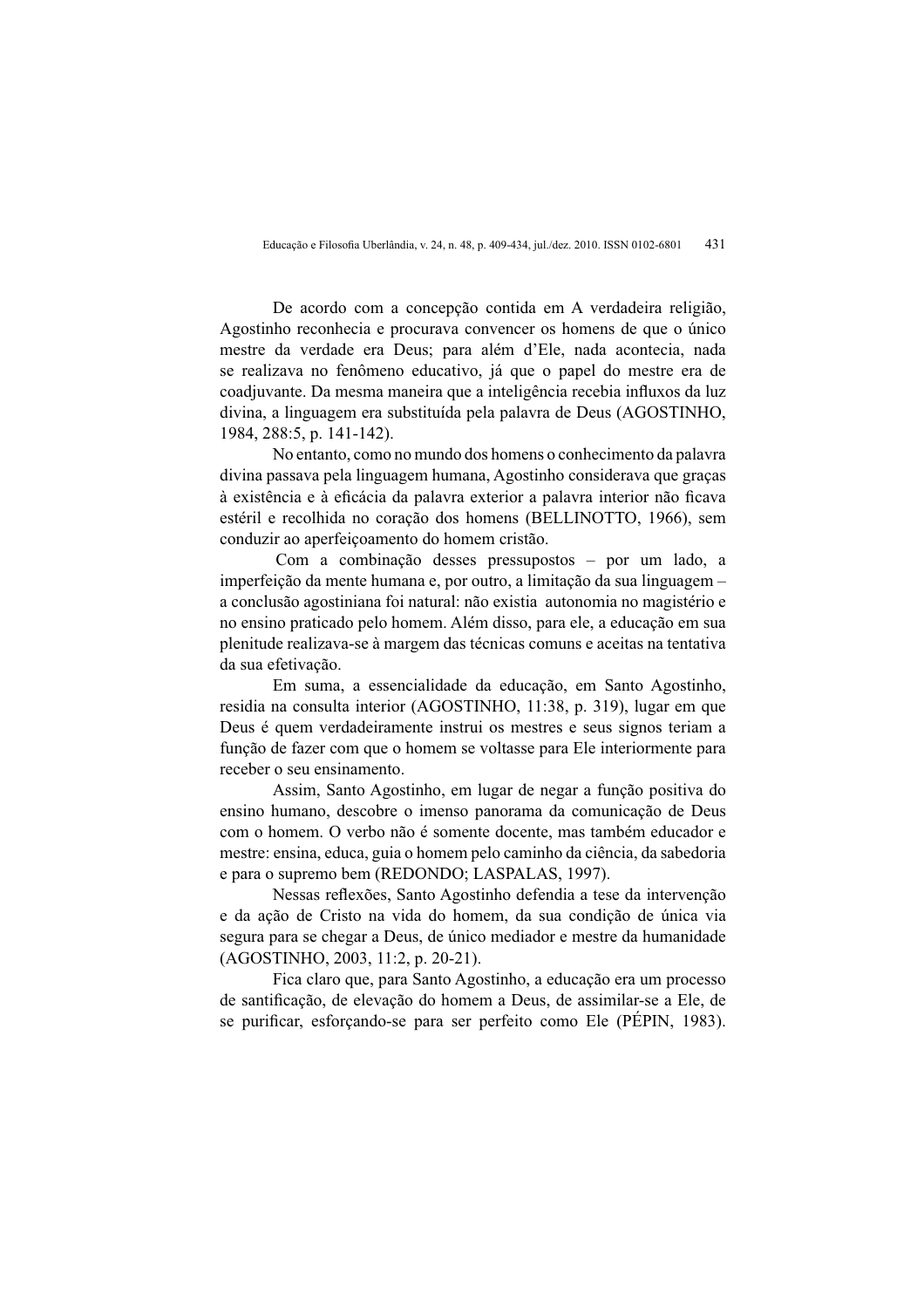Com base nessa concepção, a ocupação do interior do homem por Deus favorecia sua ação no mundo.

Essa luta pela formação humana, relacionada à sua luta pelo cristianismo, reflete o seu gênio especulativo e visionário que, especialmente no embate com os cismáticos donatistas, tomou dimensões e aspectos que prenunciaram a Idade Média.

Da mesma maneira, na batalha que desenvolveu como os pelagianos abordou algumas problemáticas que a exemplo da salvação, graça, livrearbítrio, provocaram as discussões efervescentes e acaloradas dos séculos seguintes. Por esse motivo, atribui-se a Santo Agostinho a condição de representante de duas épocas, cujo significativo divisor de águas foi o ano 410, ano do saque de Roma pelos godos.

Ao se considerar que a formação cultural agostiniana foi a de um cristão do século IV, também se faz necessário observar que suas obras e concepções teológicas e fisiológicas mais importantes da última fase apontavam para os séculos seguintes.

Pode-se inferir que a transição histórica, responsável pela instabilidade e pela dolorosa e sofrida conscientização da precariedade do mundo, a ponto de o homem europeu não se considerar ou sentir cidadão da velha ordem, cuio desmoronamento descortinava-se para todos, foi sentida e observada por Santo Agostinho (MORESCHINI: NORELLI, 2000), conforme indicam suas reflexões.

Sua influência não se limitou a esses dois períodos conflitantes, mas avançou pelos séculos posteriores modelando o comportamento dos homens. Foi superada, para alguns estudiosos, somente ao longo do século XIII, com o surgimento das grandes produções intelectuais da escolástica. O vigor do pensamento agostiniano foi recuperado na Idade Moderna, quando passou a ocupar lugar de destaque nas discussões desencadeadas pela Reforma Protestante, que o tomou como ponto de referência para suas reflexões e ações. Destaque também teve no século XVII, palco de Descartes, do racionalismo e do empirismo (GILES, 2000): suas obras foram editadas cuidadosamente, fomentando novas e significativas discussões relacionadas ao pensar da modernidade.

Assim. Santo Agostinho tornou-se o referencial da cristandade. o que lhe valeu o título de "Mestre do Ocidente". Para muitos de seus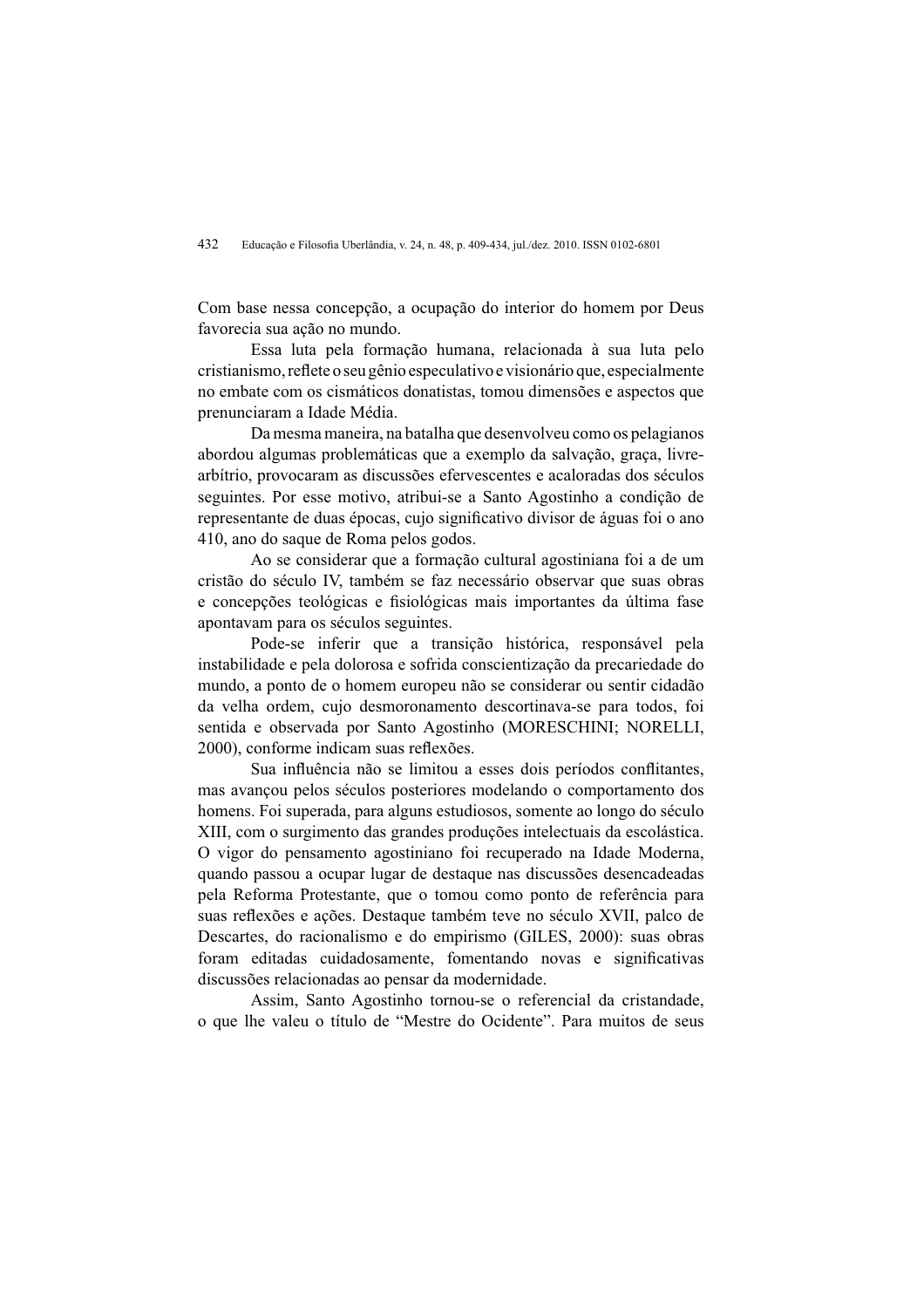estudiosos, sua importância se torna tanto mais evidente quanto, após sua morte, começou a ocorrer a "agostinização" do Ocidente. Sua influência é ali perceptível, seja pelas leituras que se faz de suas obras, das discussões que ainda provoca, seja pelo fato de ser imitado (HAMMAN, 1980). Até por isso, ele "aparece como o porta-voz da mais constante e autentica tradição cristã" (MARROU, 1957, p. 55).

Segundo o mesmo Henri Marrou, ninguém contribuiu tanto como Santo Agostinho para o progresso do conhecimento do homem, especialmente a respeito do que este possui de mais interior, de mais essencial. Nessa direção, sobressaem suas Confissões, nas quais merece particular destaque um de seus textos mais expressivos nesse sentido: "nada mais fazia senão sugar os peitos, saborear o prazer [...]. Em seguida comecei também a rir" (AGOSTINHO, I, 6,7:8, p. 12-13). Essa frase lapidar aponta a precisão e a profundidade da dimensão psicológica de seu olhar na volta ao passado: foi preciso o aparecimento de Freud e da psicanálise para se compreender e valorizar o conteúdo dessas considerações no que diz respeito à vida pré-natal, à condição polimorfa da criança e à profundidade de determinados traumatismos.

A rigor, o gênio sintético de Santo Agostinho contribuiu efetivamente para harmonizar, em um corpo doutrinário, os elementos assimiláveis da filosofia clássica e os fragmentos dos padres cristãos que o antecederam. Ele elaborou um vasto sistema de metafísica cristã, cuja influência, inegavelmente, perdura até nossos dias.

#### Referências

ABBAGNANO, N. & VISALBERGHI, A. História de la pedagogia. México: FCE, 1969.

AGUSTÍN, San. Sermones. Madrid: Biblioteca de Autores Cristianos, 1981.

- Sermones sobre los evangelios sinópticos. Madrid: BAC, 1983.
- \_\_\_\_\_\_\_\_. Sermones sobre los mártires. Madrid: BAC, 1984.
- \_\_\_\_\_\_\_\_. Sermones. Madrid: BAC, 1958-1985.
- Cartas: 1-123. Madrid: BAC, 1986.
- Tratados sobre el Evangelio de San Juan. Madrid: BAC, 2005.